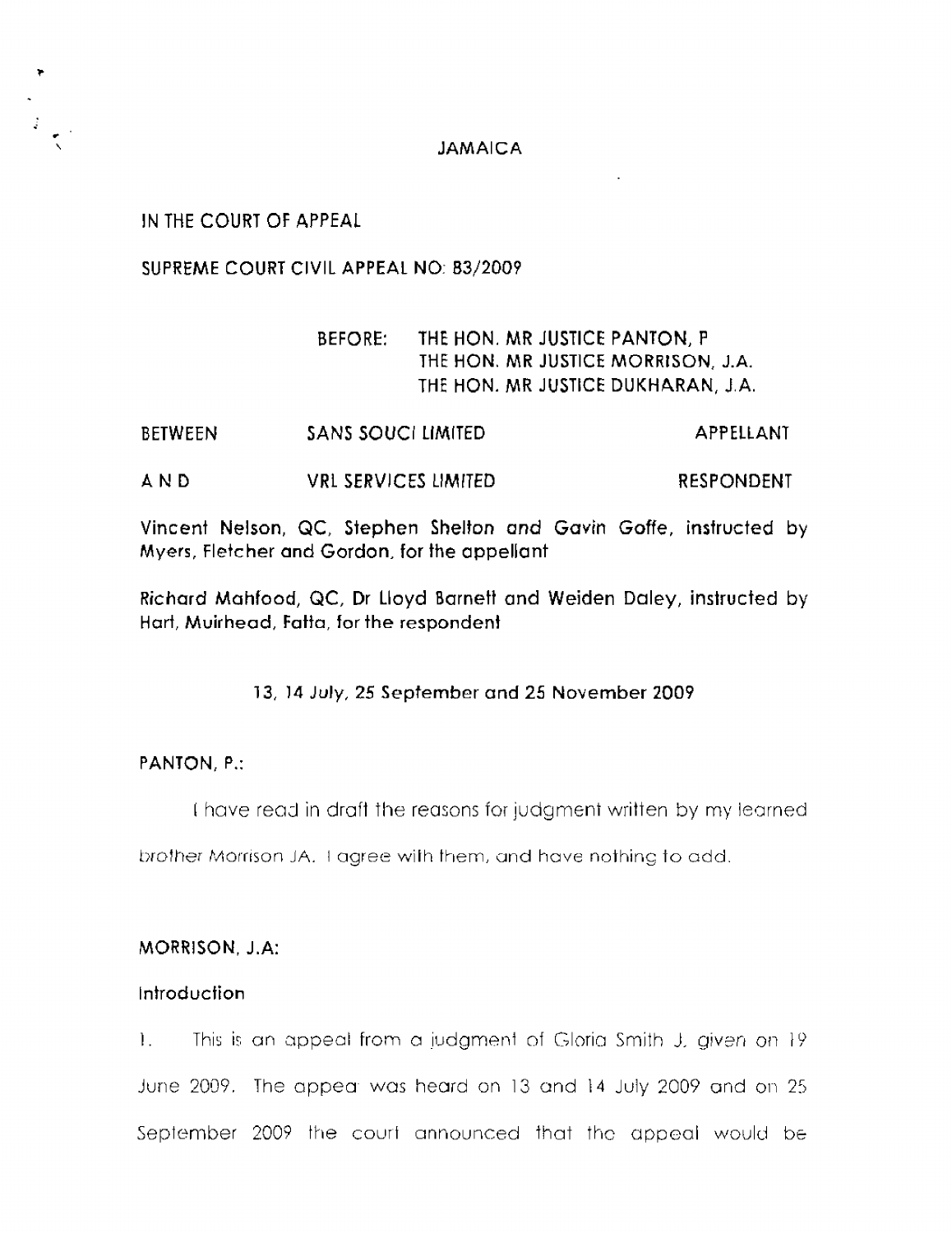dismissed, with costs to the respondent to be agreed or taxed. These are my reasons for concurring wifh that decision.

2. By virtue of a management agreement dated 12 October 1993, the appellant ("SSL") was at all material times the owner and the respondent ("VRL") the manager of a hotel known as Sans Souci Grand Lido ("the hotel"). A dispute having arisen between the parties, by an award dated 16 July 2004, arbitrators appointed pursuant to the terms of an arbitration. clause in the agreement made and published an award in favour of VRL for damages in the sum of US\$6,034,793.00, plus interest and costs.

3. The arbitrators were Mr R.N.A. Henriques, QC and Mr John Wilman, both well known attorneys-at-law, who in turn appointed the Honourable Mr Justice Boyd Carey (retired) to act as umpire. The dispute between the parties arose out of the termination of the agreement by SSL by notice to VRI dated 4 March 2003 and the issues referred to the arbitrators were whether SSL had lawfully terminated the agreement and, if not, what amount was VRL entitled to recover from SSL as damages for wrongful termination of the agreement.

## The **court proceedings**

**4.** Dissafisfied with the owurd oj the arbitrators, SSL applied to the Supreme Covrf to set if aside on the usual grounds [misconduct anti error of law on the face of the record) and, in a judgment given on 10 February 2006, Harris J (as she then was) dismissed the application, on the basis that

 $\overline{2}$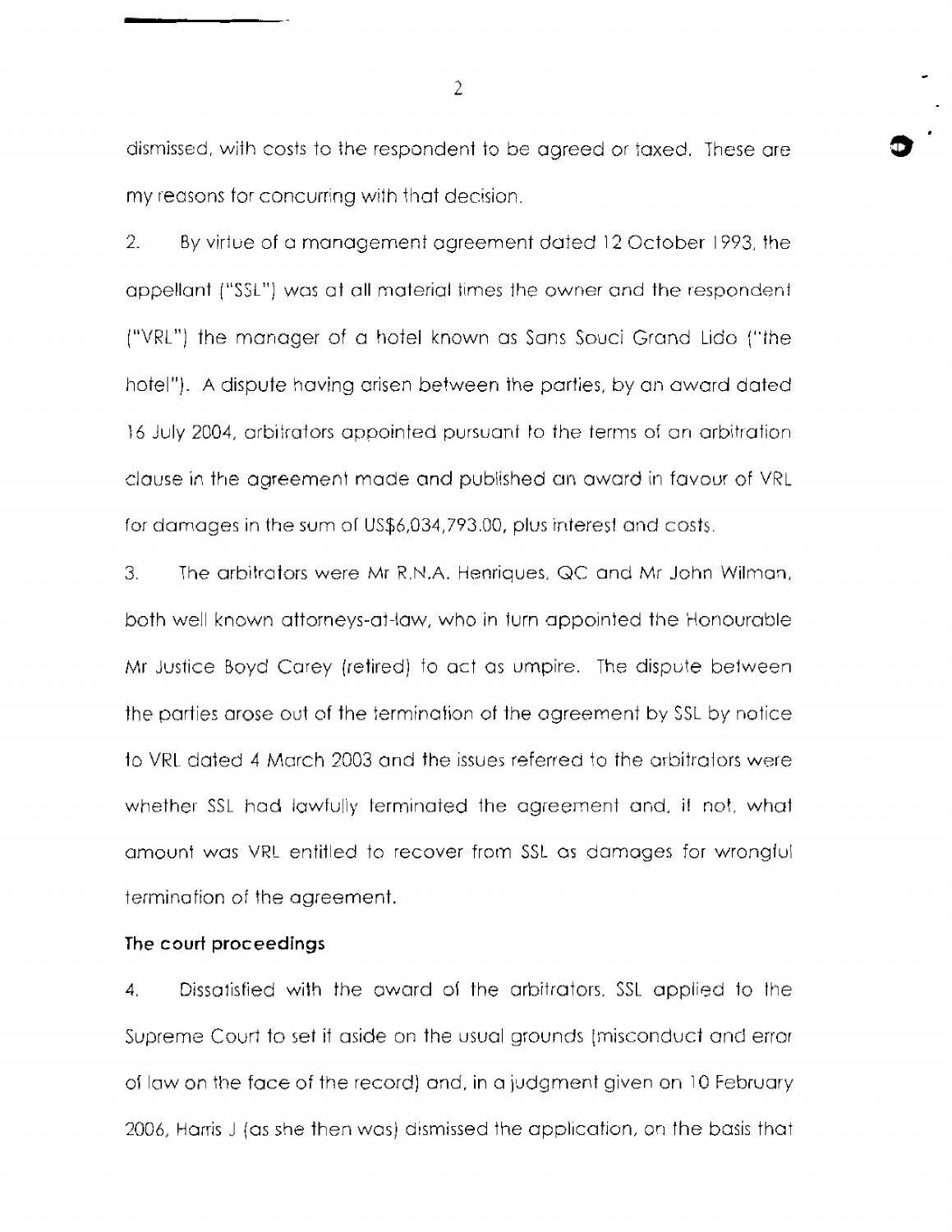$C$  the arbitrators had considered fully and taken into account all relevant factors in coming -o their award.

> 5. SSL appealed to this court against Harris J's decision (Supreme) Courl Civil Appeal No. 20/2006) and, in a judgment delivered on 12 December 2008, the appeal was alowed in part and the award was remiffed to the arbitrators for reconsideratian in the light of Ihe court's ruling. The proceedings giving rise to this appeal are concerned with the true meaning and interpretation of the order remitting the award. Glorial Smith J upheld the arbitrators' interpretation of the extent to which their jurisdiction nad been revived by the order, hence this appeal. It is in fact the fourth occasion on which this court has had to consider an aspect of the prolonged d'spute between *SSL* and VRL arising out of the arbitrat proceedings (the previous ones were in Supreme Court Civil Appeal No. 108/2004, judgment delivered 18 November 2005 and Supreme Court Civil Appeal No. 20/20O6, judgmerts delivered 12 December 2008 and 2 July 2009). In all probability, it may not be the last.

> *6.* SSL's liabiliry to VRL for wrongful terminajion of the agreement. which was one of the two questiors in issue before Harris J and in the appeal frcm her decision, is no longer *CI* live issue. SSL having apparently accepted the ruing of the arbitrators, Harris J and this court in this *regard*. However, the issue of damages remains very much alive in the proceedings and on this appeal, as will shortly appear.

3

**b**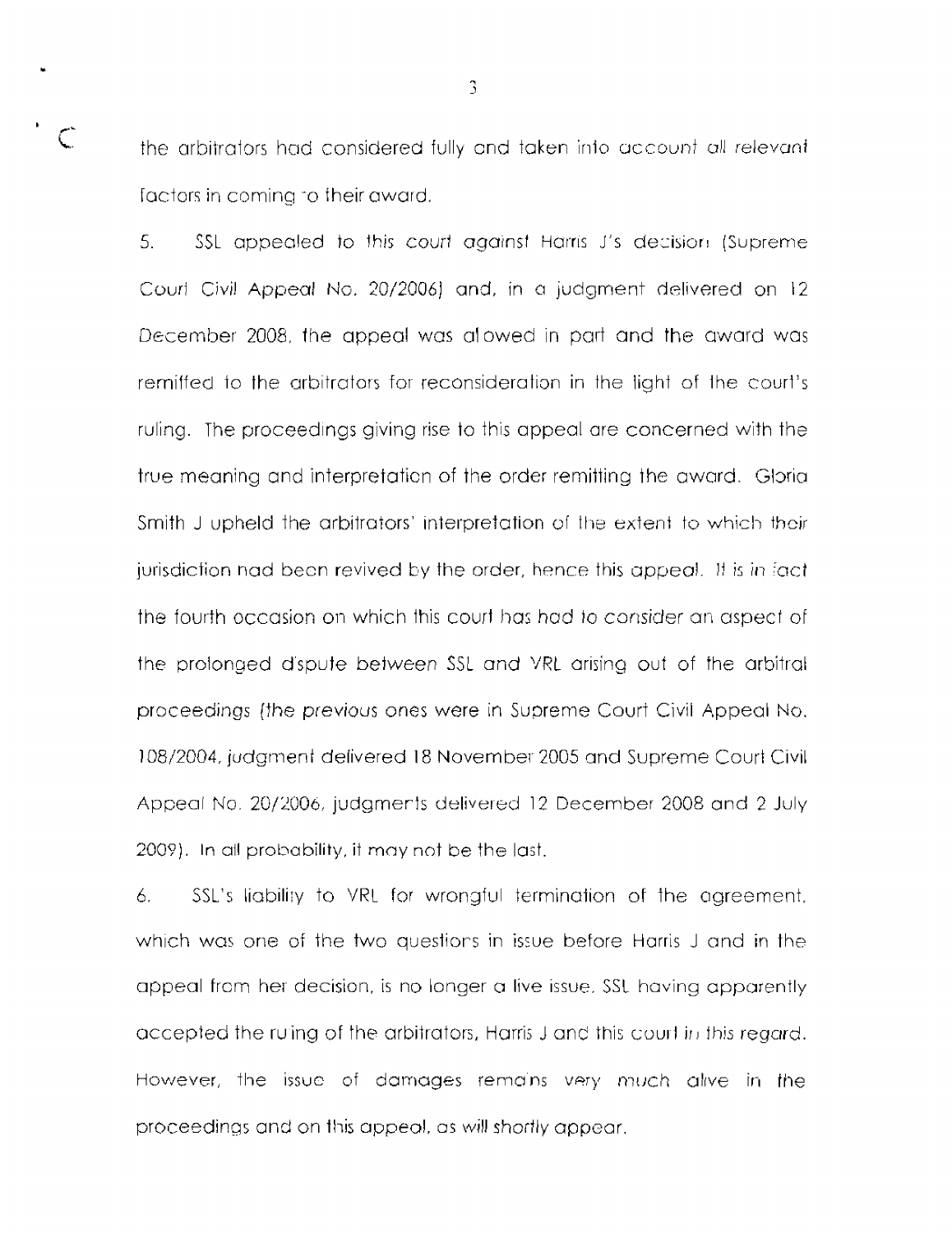7. The current aspect of the dispute arises in this way. In the proceedings before Harris J and in this court, SSL contended, in addition to challenging the arbitrators' finding as to liability, that the award of damages should be set aside on two main grounds:

- (i) That the arbitrators had misinterpreted the issue raised by SSL in paragraph 18 of its Points of Defence, that in future years VRL would incur unrecoverable expenses which should be deducted from any cclculation of future loss, as being merely a claim to se; off overpayments in past years against the damages to be awarded: and
- (ii) the arbitrators had failed to take into account the possibility that urder the agreement SSL was entitled to sell the hotel to a third party, and to terminate the agreement for that reason, provided that if gave VRL the opportunity to make an offer to purchase it and that the sale was made within six months oi the *offer* to a purchaser who bought under mare favourable terms.

8. The reasons for the decision of this court dismissing the appeal from Harris J's order are 'o be found in the judgmerlt of Harrison P, with which both McCalla JA and Dukharan **JA iAg)** *(as* they bo'h then were) agreed. It is, characteristically, a thorough and careful judgment running into 83 paragraphs over 48 printed pages. At paragraph 15, having set out the

 $\downarrow$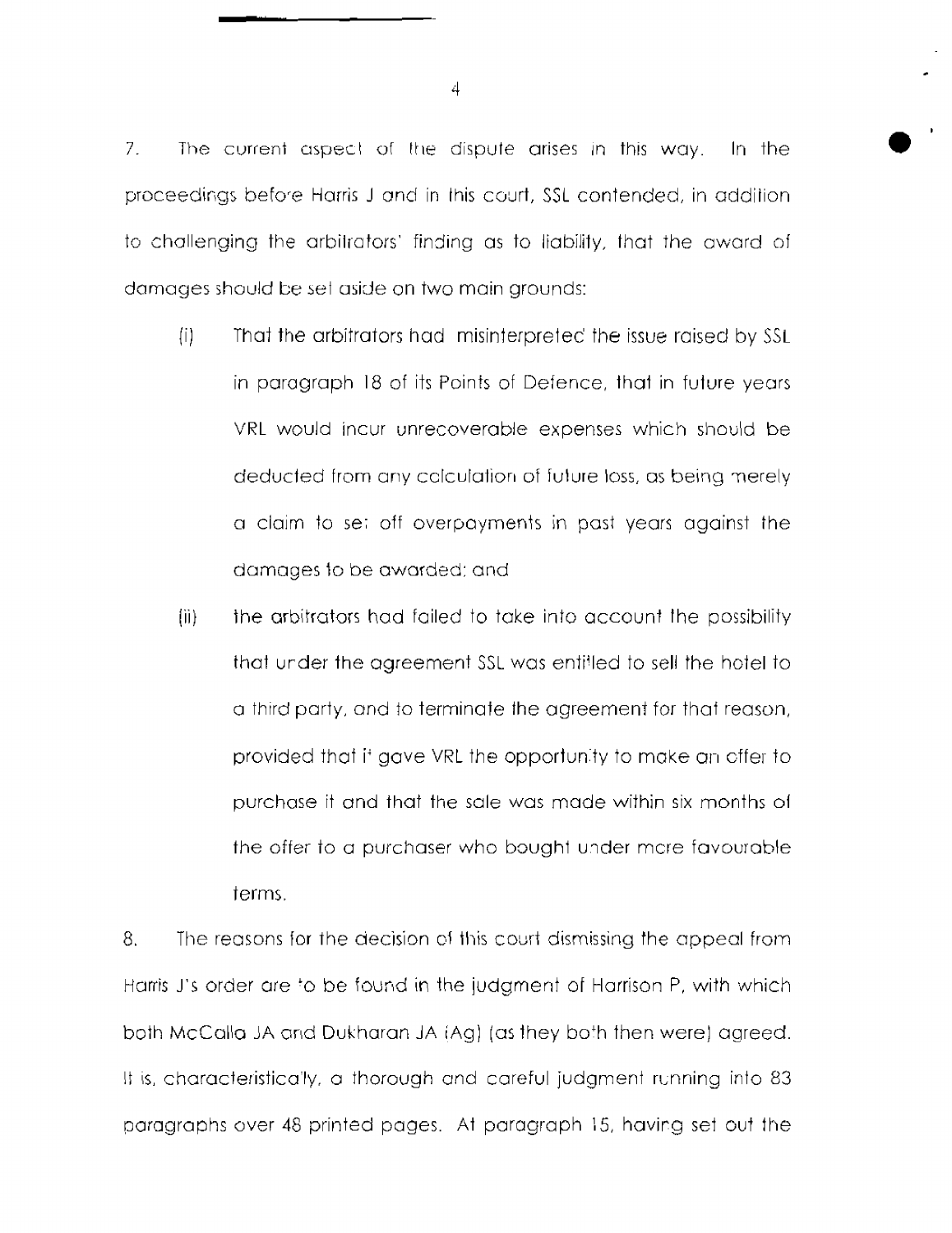$\zeta$  actual background, Harrison P identified the issues to be determined on the appeal as follows:

> "(1) On a proper construction of clause 14 (iv) of the Agreement, did [SSL] have the power to terminate the contract in the circumstances; and

> $12$  If not, what are the damages due to [VRL] in respect of its losses, due to the breach of coniract committed by [SSL]."

*9.* In the 23 paragraphs following (ending at paragraph *39),* Harrison P

then dealt, in considerable detail, with the first issue (liability], concluding,

in agreement with both the arbitrators and Harris J, that SSL did not have

the right to terminate the agreement in the circumstances of the case

and that Harris J had accordingly correctly refused to set aside the award

on this issue.

10. The remainder of the judgment, from paragraph 40 to the end,

deals with the second issue (damages). In paragraphs 42 - 44, Harrison P.

set out SSL's primary contention in this way:

"42. The appellant had argued before the Arbitrators that the respondent was not entitled to recover the loss of the Management fee claimed. However, if there was any loss, it was the loss of profit that the respondent would have earned for each of the future years, that is, the Management fee, less expenses which the respondent would have incurred, which were not reimbursable by the appellant, under the Agreement. The appellant, in paragraph 18 of its points of defence, said:

> '18. In relation to the Damages claimed in Appendix1 the Respondent denies that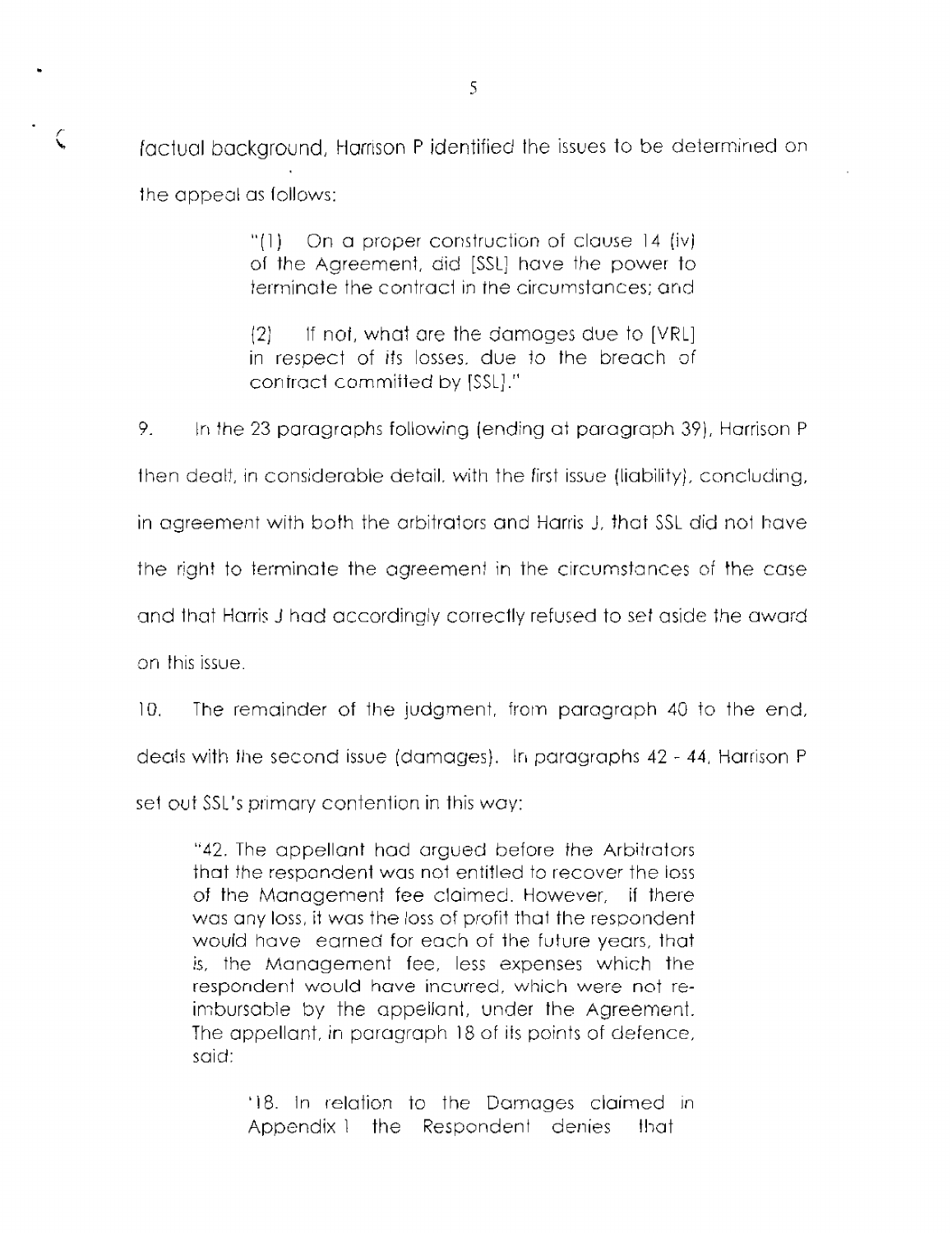Claimant is entitled to any of the sums claimed or any sums at all and will deal with each item in Appendix 1 separately notwithstanding:

## **A. LOSS** OF **MANAGEMENT FEES**

 $(1)$  The Respondent denies that the claimant is entitled to recover the loss of the Management fees claimed, as this does not represent the loss if any which the Claimant suffered. The Claimant was required to experid substantial sums in managing the hotel, all of which sums were not properly recoverable lrom the Respondent under and pursuant to the Management Agreement. In the circumstances if the Claimant will suffer any loss which is denied, then the samewould oniy be for the profif it would have made, which would be Manogement Fees less the unrecoverable expenses it would have incurred in managing the hotel particulars of which for the period Januory 2092 to March 2003 crre set out hereunder and prorated for ihe twelve {12) month period. '

The appellant thereafter enumerated the "unrecoverable expenses," to be borne by the respondent, in its view. Emphasizing the point, the appe!lant, in paragraph 18A(iii) stated:

> '(iii) The Respondeni [appellant] will contend ihat even if the Management lees alleged were in fact the management fees which would be lost for the respective years, which is denied, there should be deducted from each years alieged management fees the comparable total of the unrecoverable expenses in each vear.'

43. Each parly relied on the evidence of its expert witness in calculating the loss incurred by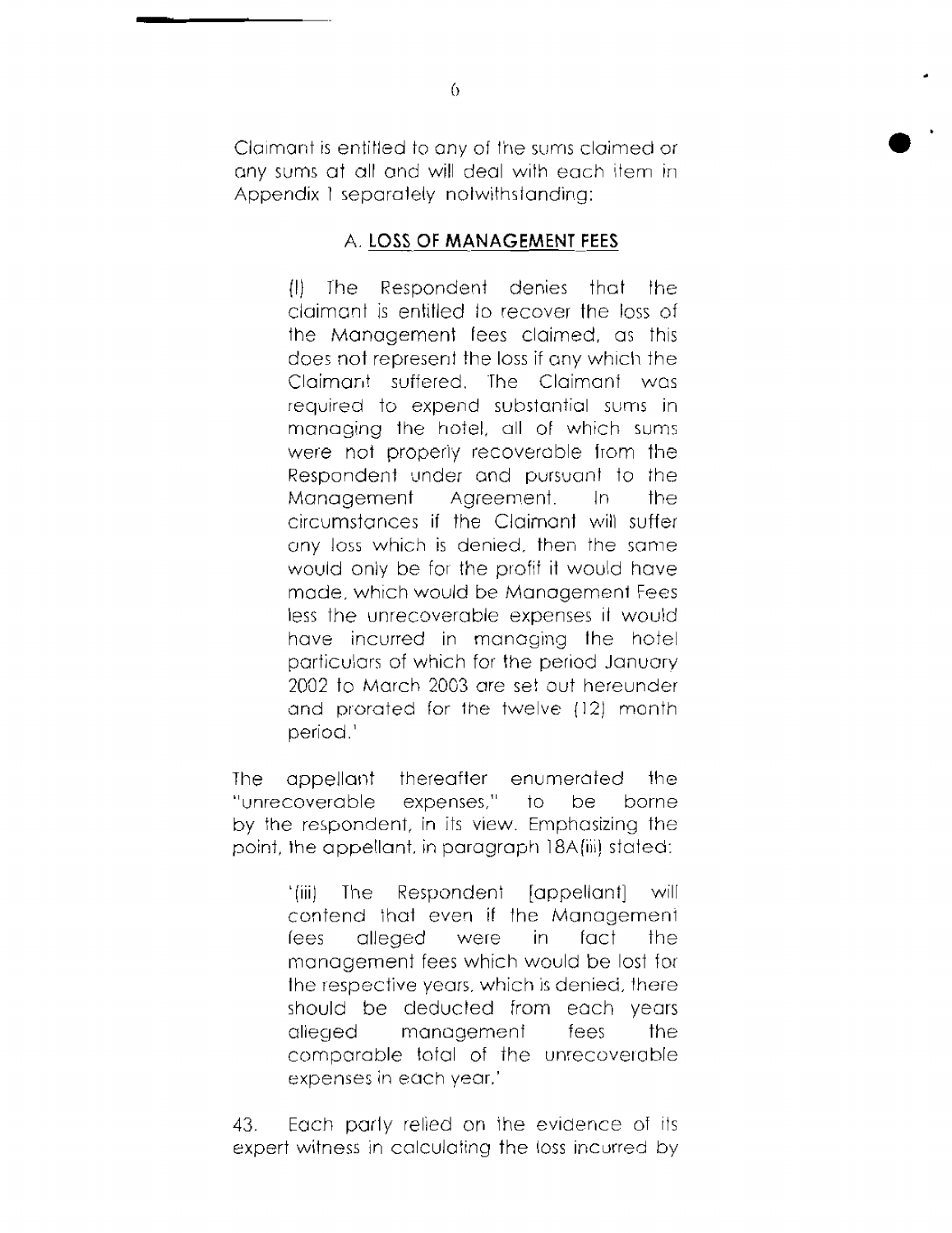the respondent for the years 2004 to 2014 as a the termination of the consequence of agreement. The respondent relied on the calculations of David Kay, vice-president, corporate finance of the Super Clubs group of companies, a Fellow of the Institute of Chartered Accountants, and agreed to by Kathleen Moss. The appellant relied on the evidence of one Mrs. Marlene Sutherland

44. The appellant also argued before this Court and before Harris.  $\mathbf{J}$ that the. Arbitrators misconstrued the appellant's point of defence in. paragraph  $18$ bv regarding it, as a claim to set off management. fees overpaid in previous years from any damages found to be due and owing during the vears 2004 to 2014."

 $11.$ And then, in paragraphs 45 - 48, Harrison P recorded the response of the arbitrators to this contention (that, "if there were management fees due, then it is entitled to set-off sums which should have been deducted over the years, but were claimed as management fees"), as well as Harris J's conclusion on it (that there was no error of law on the face of the record). There then followed a discussion of the principles applicable to the calculation of damages for breach of contract ("The general rule is that the party not in breach would be entitled to net damages" - para. 49), and the appropriate method of allowing for contingencies ("The Arbitrators properly recognized that in assessing such losses in the future, allowances must be made for contingencies and that that is effected by way of a discount" - para, 56).

 $\zeta$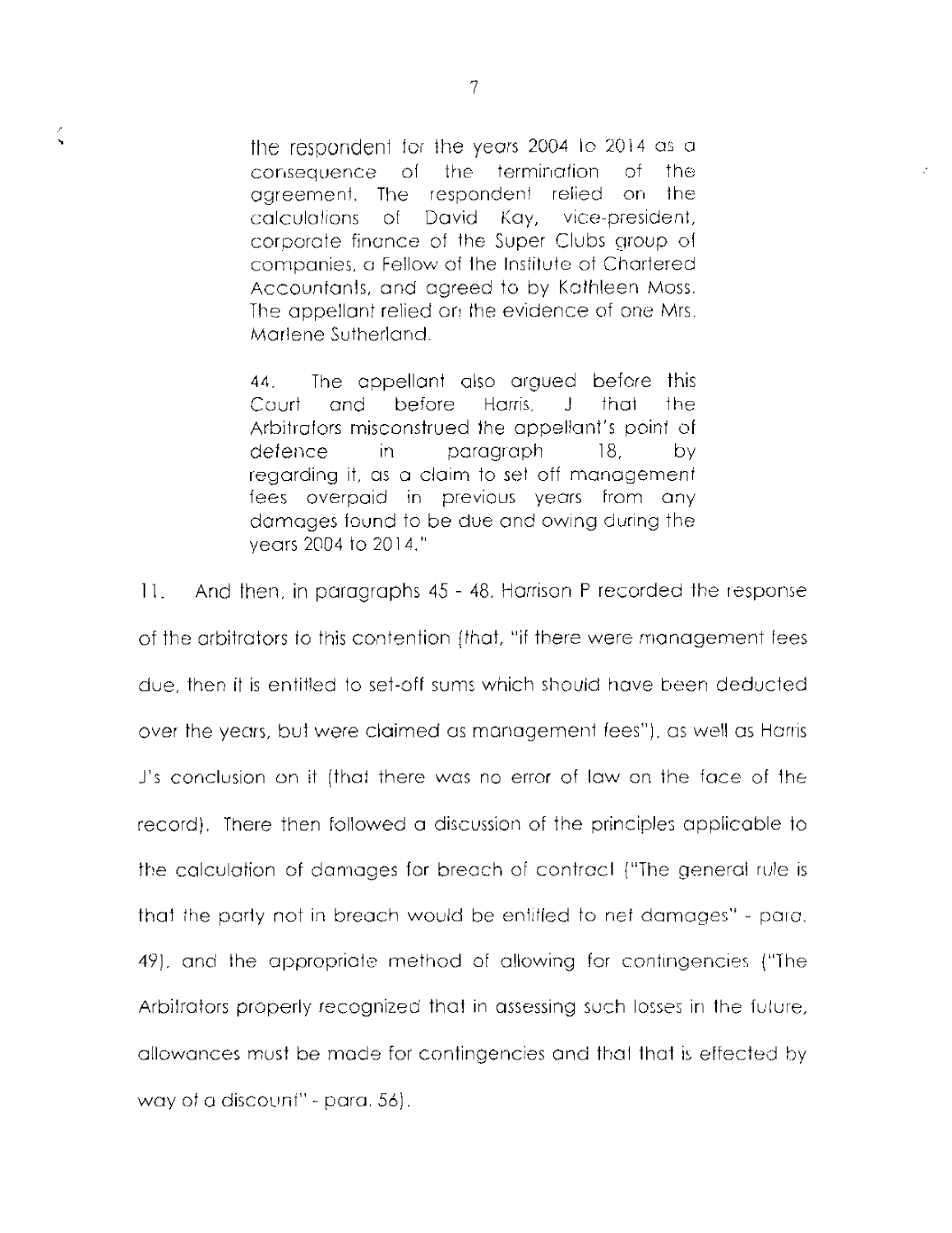$12<sub>1</sub>$ Harrison P then re-stated SSL's contention with regard to the impact of the "unrecoverable expenses" on the claim for management fees and concluded that the arbitrators, by treating it as a claim to a set-off, had misapprehended the point actually being made by SSL (paras, 69 - 70);

> "69. Whether or not expenses incurred by the respondent, were in fact "unrecoverable", as claimed by the appellant, in its points of defence  $\alpha$ re-imbursable as contended by – the respondents should have been determined by the Arbitrators. The Arbitrators were required to demonstrate in their award, that they accepted that the expenses were "unrecoverable" or alternatively, payable by the appellant. At its lowest, the Arbitrators should have demonstrated that they considered the issue of the "unrecoverable expenses" as contended for by the appellant. The respondent seemed to have recognized this omission by Arbitrators in a virtual concession in their "Supplemental Skeleton The respondent at paragraph 6. Argument". submitted:

> > '6. L **There** categorization is. no οf 'unrecoverable expenses' in. the Management Agreement. It was therefore for the Arbitrators to decide as a matter of  $fact whether -$

- these expenses were reasonably  $(1)$ required to meet the contractual objective:
- $(2)$ these expenses were being incurred to the advantage of the Appellant; and
- the probability is that the Appellant  $(3)$ would in the circumstances continue to agree them;

8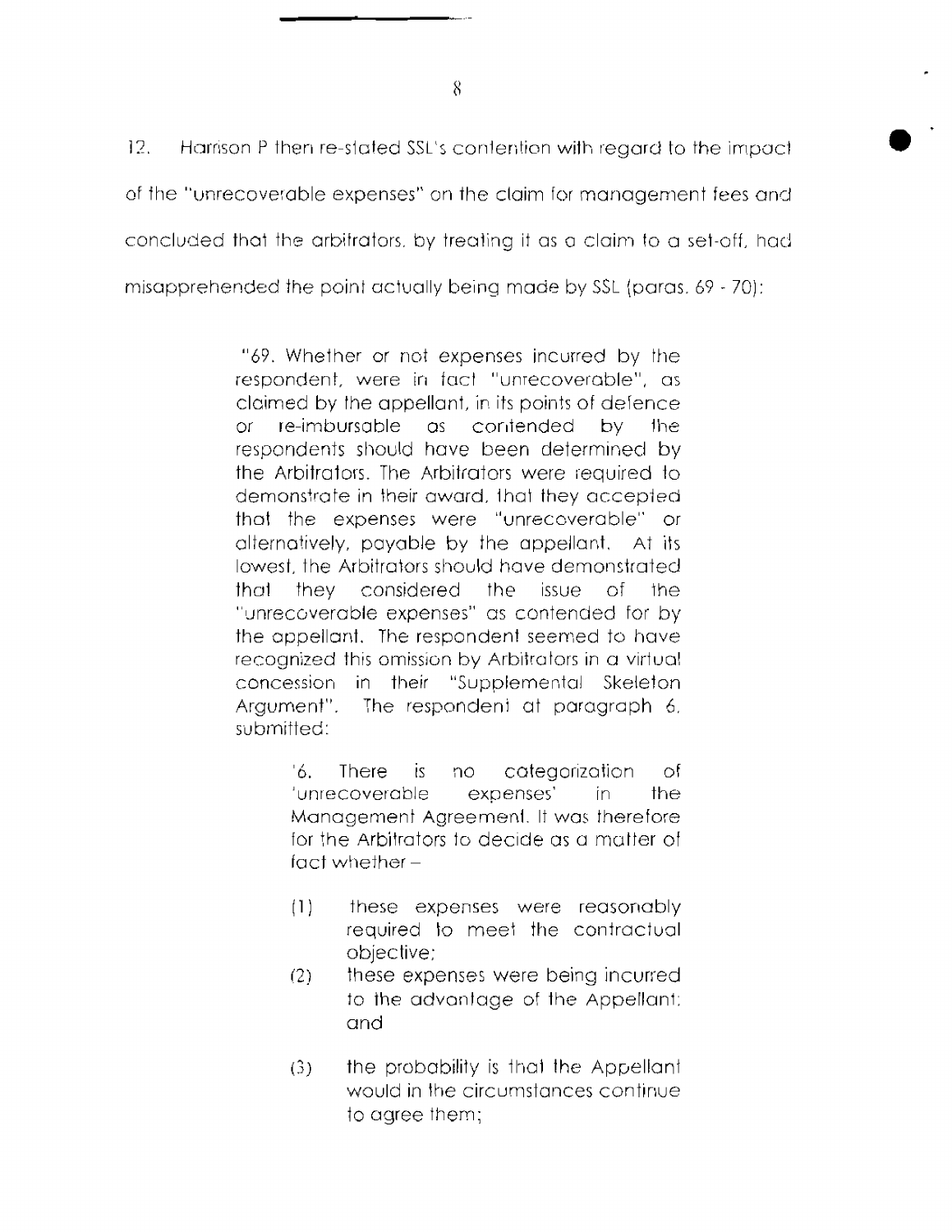and if not that they should be excluded'.

 $70 -$ The point of the "unrecoverable expenses" having been raised by the appellant, assuming that such expenses were so found not to be reimbursable, they should have been excluded from the sum used to determine the annual management fees earned. Thereafter, using that reduced annual management fee. the assessment of the damages for the years 2004 to 2014 would be effected with the appropriate discounting."

And finally, in conclusion on this point, Harrison P said this (at paras.  $13.$ 

 $78 - 82$ :

"78. In the instant case, the Arbitrators treated the appellant's paragraph 18 of its points of defence as a set-off, claiming a repayment of management fees overpaid in the past and therefore not subject for consideration in the reference before them. Instead, they should have considered it as a list of expenses incurred by the respondent. which the appellant was contending was "not reimbursable", and therefore should not be included in the average annual management fees ascertainable from the period January 2002 to March 2003, and to be used to assess the damages for loss of earnings for the. future i period 2004 to 2014, being considered by them. No therefore *implication* arose ir. the instant case, as it did in **Middlemiss** v Hartlepool (supra). The Arbitrators, in the instant case by not considering the proper implication of clause  $18<sup>°</sup>$  $\cap$ the appellant's points of defence, were in error.

79. Where an arbitrator has omitted to decide something which he ought to have decided, the award may be remiffed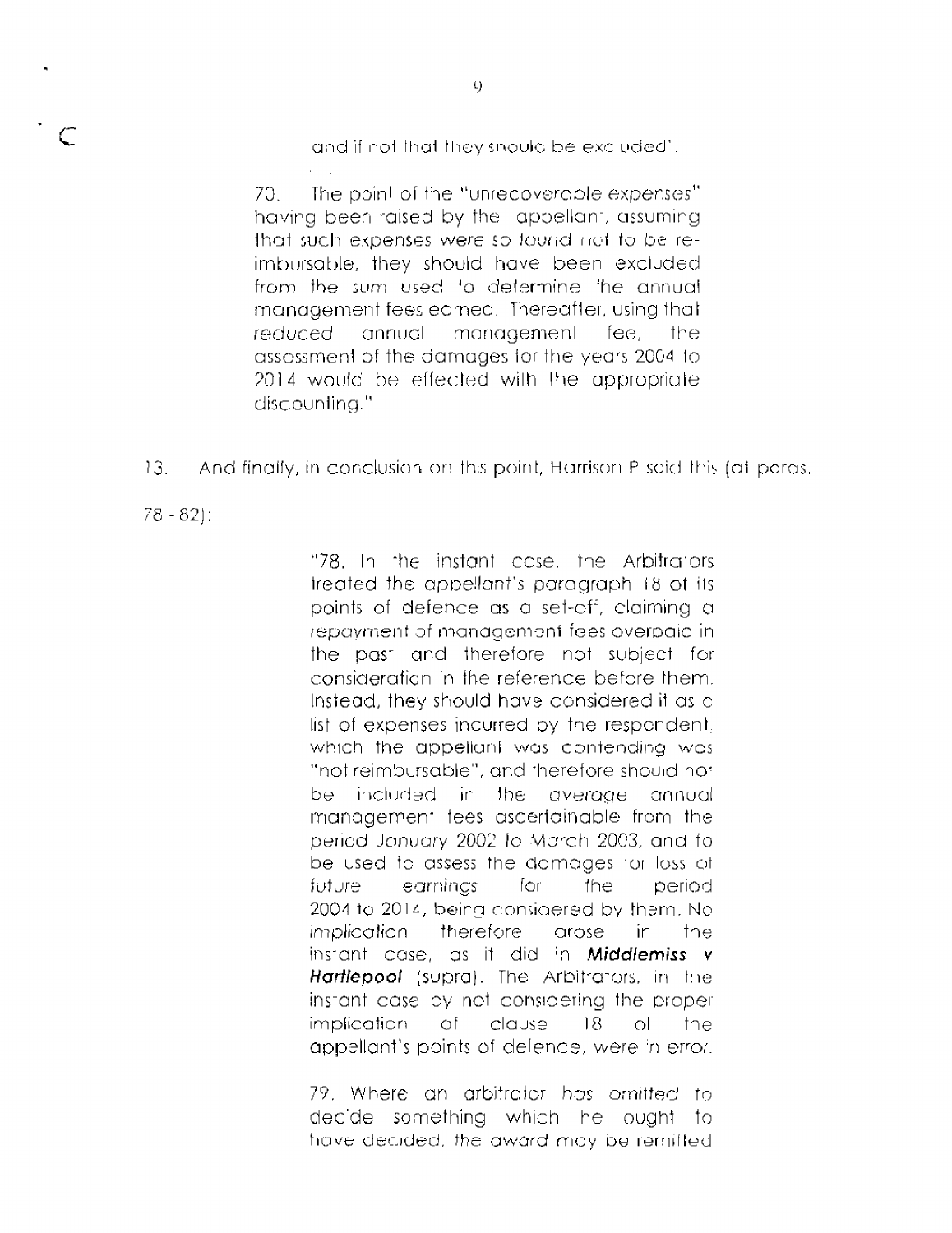to him for such a decision to be made. (See King et al v. McKenna Ltd et al [1991] 1 Q.B. 480). The power of remittal is contained in section 11 of the Act. If reads:

> "11. - (1) In all cases of reference to arbitration the Court or a Judge may from time to time remit the matters referred, or any of them, to the reconsideration of the arbitrators or umbire."

In section 2 of the Act, 'Court' means the Supreme Court and 'Judge' means a Judge of that Courl.

80 The powers of the Court of Appeal are contained in section 18 of the Act. It reads:

> "18. The Court of Appeal shall have all the powers conferred by this Act on the Court or a Judge thereof under the provisions relating to references under order of the Court."

 $81.$ In the circumstances, this matter ought to be remitted to the Arbitrators for a reconsideration of the issue as to damages, with particular reference to the 'unrecoverable expenses' claimed.

82. For the above reasons, it is my view that the appeal against the order of Mrs. Harris J, refusing to set aside the award ought to be dismissed, in part. The appeal against the award of damages ought to be allowed and remitted to the Arbitrators to determine the issue of damages only."

 $|4|$ As regards SSL's second basis for contending that the arbitrators'

award should be set aside (the possibility of sale to a third party - see

para, 7(ii) above). Harris J had made the observation in her judgment (at

page 39) that "There is no evidence that sale of the hotel was imminent.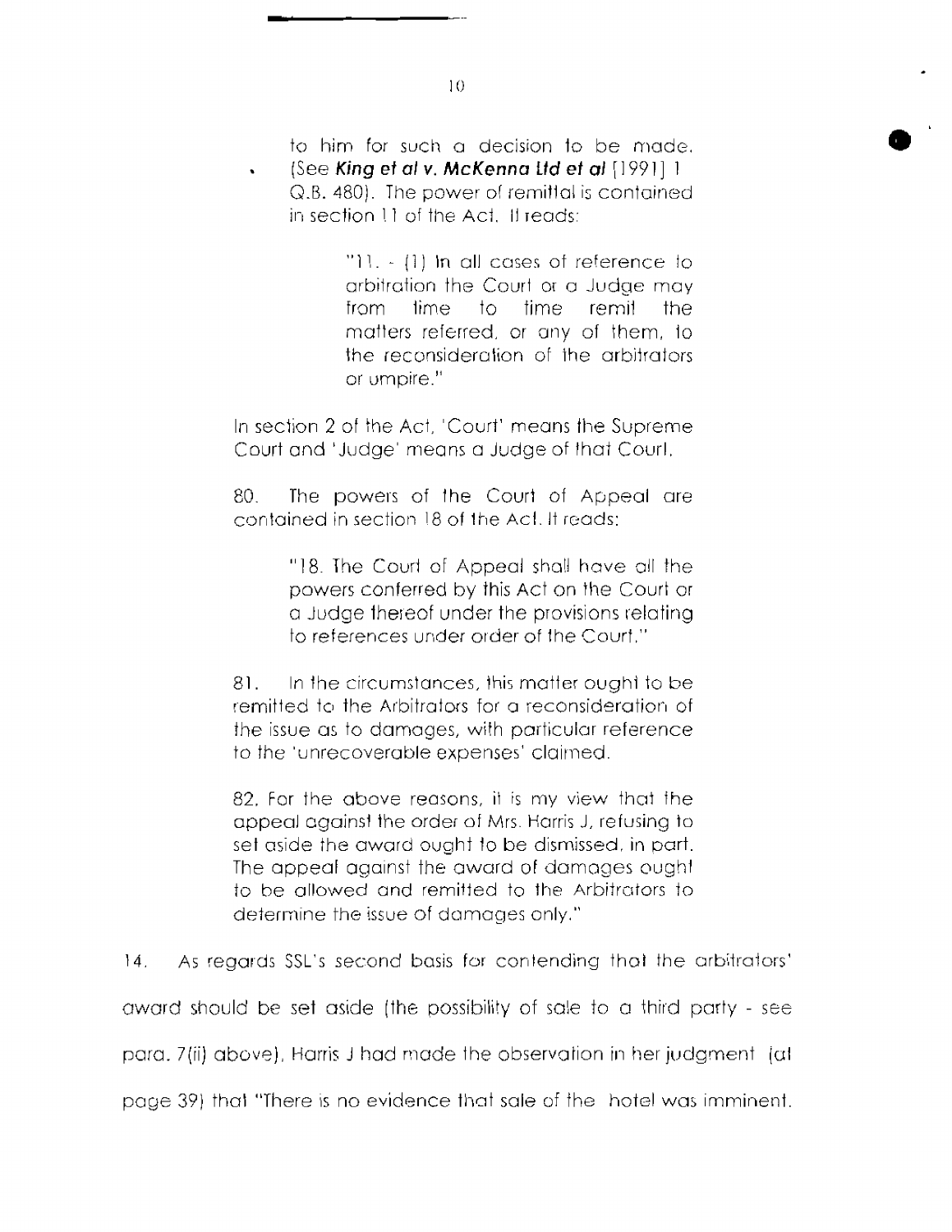Consequently, the arbitrators would not be required to consider its sale." None of the grounds of appea<sup>t</sup> from her judgment challenged this finaling and in his judgment in this court Harrison P accordingly contented himself. (at paral 74) with the comment that "...o possible contingency, namely sale of the notel within the relevant period did not arise."

 $15.$ It is against this background that the order of the Court of Appeal (with the meaning of which this appeal is solely concerned) was made in the following terms:

- "I. The appeal against the order of Mrs Harris J refusing to set aside the award is dismissed, in part.
- 2. The appeal against the award of damages is allowed and the matter is remitted to the Arbitrators to determine the issue of damages only.
- 3. Half the costs of this appeal and of the costs below are to be paid by the respondent, such costs to be agreed or taxed."

# The remiffed arbitration proceedings

16. The matter thus having been remitted to the arbitrators, SSL made an application before them for permission to adduce fresh evidence concerning the sale of the hotel iwhich had been completed on 10 September 2005) and the state of the tourism industry, from the date of termination of the agreement to the date of the remitted proceedings.

 $17.$ In a written and obviously carefully considered ruling dated 20 February 2009, the arbitrators retused the application, concluding that the

 $\mathbf{1}$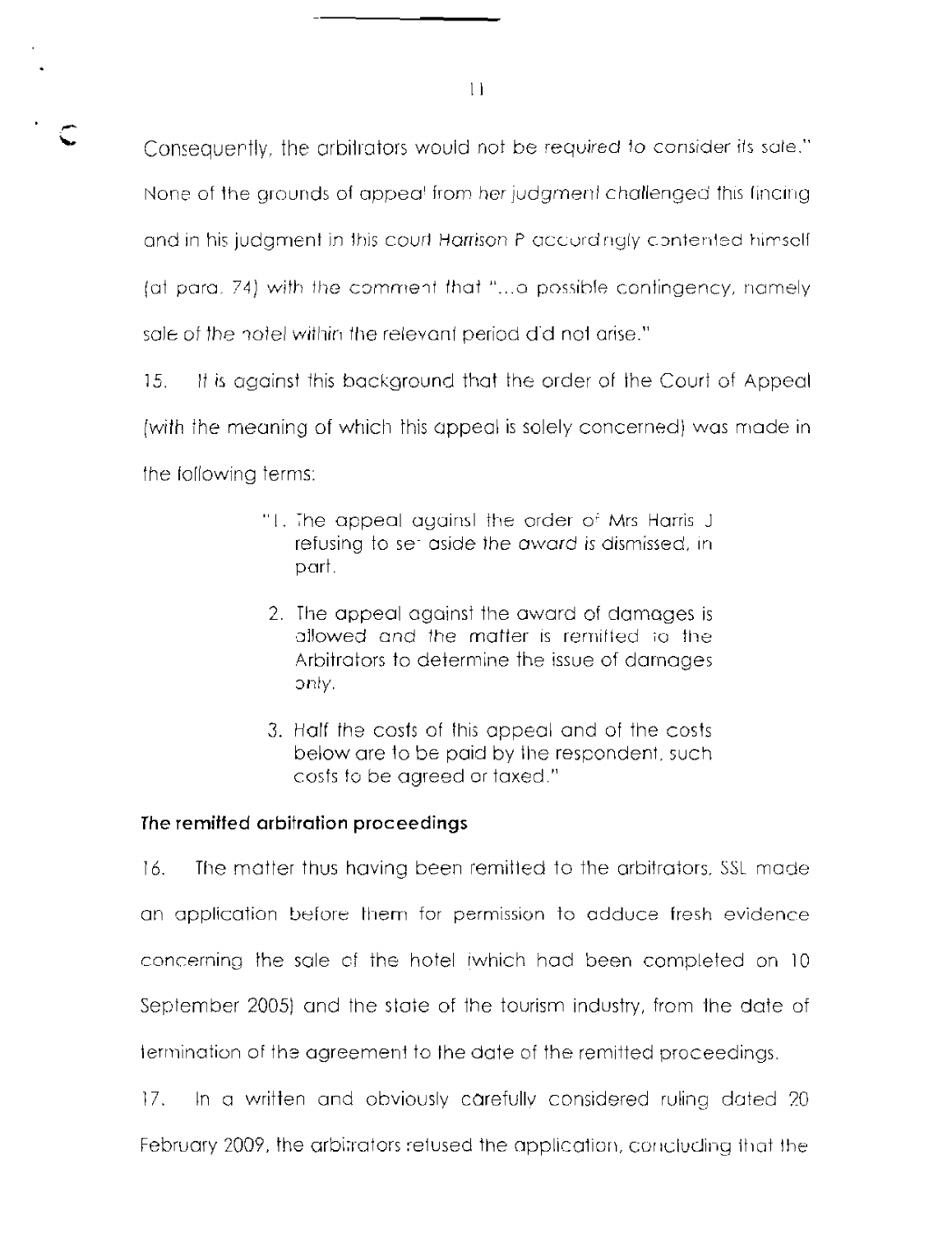matter had been remitted to them by this court for further consideration.

of the issue of unrecoverable expenses only, and not in respect of the

wider issue of damages in general:

"It is therefore clear on analysis of the Judament as a whole the decision of the Court is that the Arbitrators were in error in not considering the unrecoverable expenses and that error can be corrected by. remittina award  $for$ the reconsideration.

It is therefore our considered opinion that the Order of the Court of Appeal revived the jurisdiction of the Arbitrators to correct the error by reconsidering the issue of the 'unrecoverable expenses'.

The Order of the Court of Appeal has not set aside the award of damages in its entirety so as to revive the jurisdiction of the Arbitrators to hear the fresh evidence on the other aspects of the award of damages [on] which the Court has made no decision.

The application to adduce fresh evidence is therefore dismissed."

# Fresh proceedings

 $18.$ This ruling prompted SSL to move the court again and, by an

Amended Fixed Date Claim Form filed on 12 March 2009, SSL sought the

following orders:

- The Award dated 20th February 2009 is set "L aside.
- $2^{\circ}$ Further, or in the alternative, a declaration that the effect of the Order of the Court of Appeal is to revive the Arbitrator's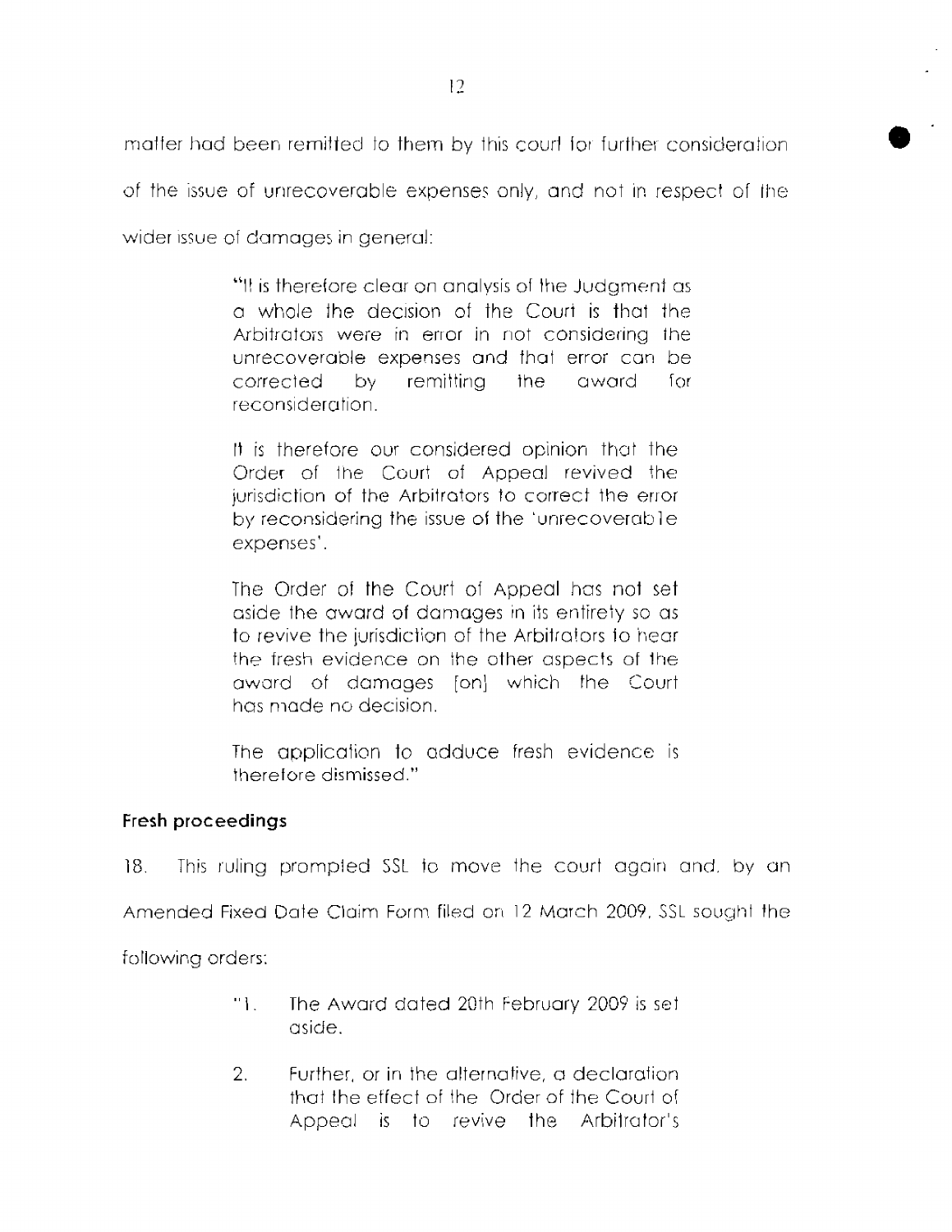jurisdiction to consider the issue of damages in general.

- $3<sub>1</sub>$ Further, an order restraining the Arbitrators from making any further award pending the determination of this claim.
- Costs to the Claimant to be taxed if not  $\overline{A}$ . aareed."

 $19<sup>2</sup>$ Gloria Smith J dismissed the application on the ground that the order of the Court of Appeal did not have the effect of reviving the arbitrators' jurisdiction on the question of damages in general, but was limited to a direction to the arbitrators to consider the issue of unrecoverable expenses. This is how the learned judge puts it:

> "On reading the order, and when taken in context with the reasons in the judgment of Harrison P (retired) (specifically paragraphs 8) and 82 on page 48 of the judgment), the matter remitted to the Arbitrators for was.  $\Omega$ consideration of the issue as to damages with particular reference 'unrecoverable to expenses'.JEmphasis minel. The words of the order in my view are precise and unambiguous and I would have to disagree with the submissions of Mr. Nelson, Q.C on behalf of the Claimant that this remission was to consider the issue of damages in general. The submissions of the Defendant are to be preferred that the remission to the Arbitrators is to be on one point only that is with particular reference to 'unrecoverable damages' and it does not mean that one starts anew. Further I am of the view that if the Claimant wanted to adduce fresh evidence in regards to the actual sale of the hotel and the state of the hotel industry then the Claimant should have made formal application to the Court of Appeal during that hearing for a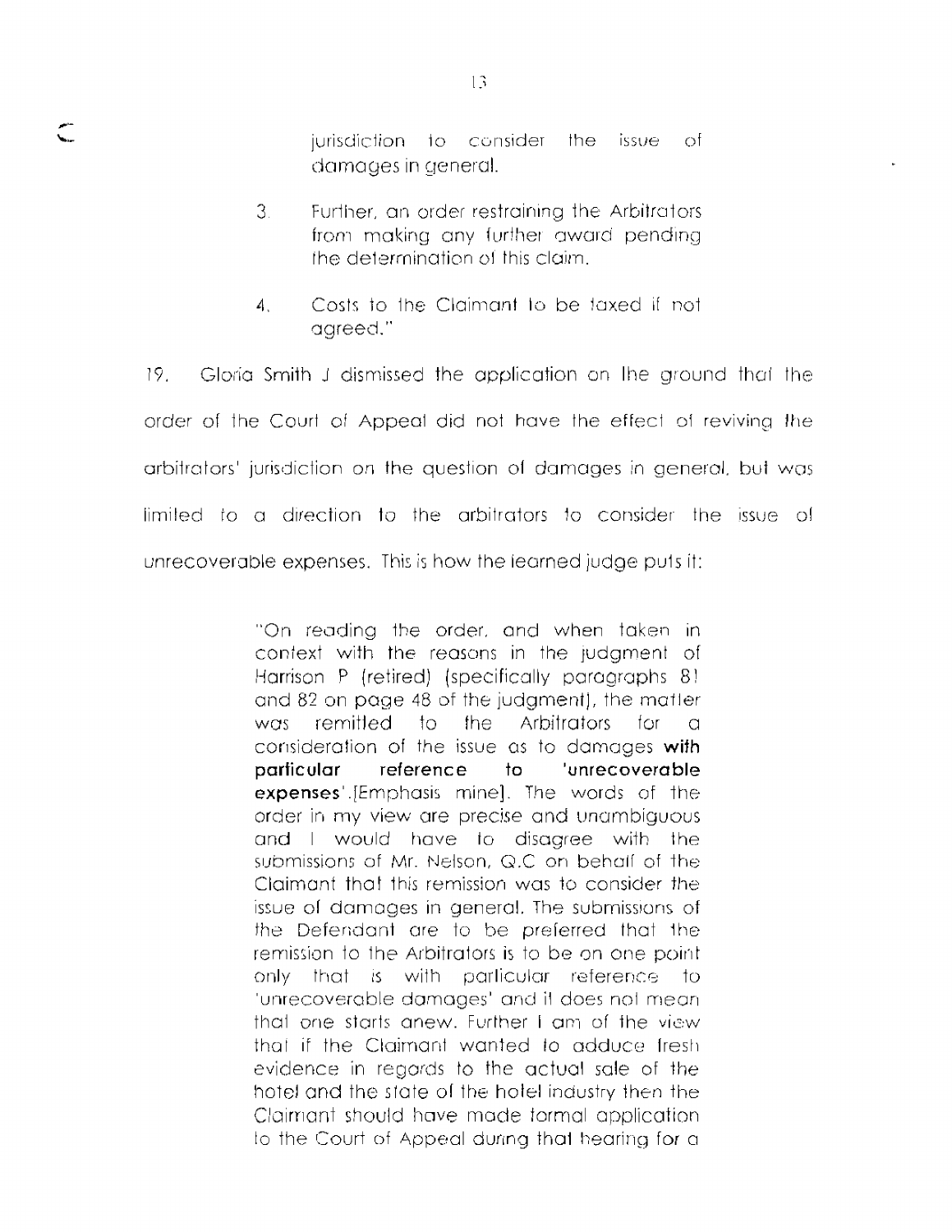special order of remission which involved meeting very stringent requirements as outlined in the Vimiera (No. 3) [sic]."

# The appeal

 $20 -$ From this judament, SSL appealed to this court on eight grounds, as

follows:

- $"$  (i)  $"$ Having found as a fact that the Court's Order was clear and unambiguous, the learned Judge erred by failing to have regard to the principle that it is not permissible to refer to the reasons for decision to interpret  $\Box$ clear and unambiquous Court Order.
- 揃。 The learned Judge disregarded the principle that it is the Order of the Court. and not the reasons for the decision, that the arbitrators are to put into effect.
- The learned Judge below wrongly applied  $(iii)$ authorities relevant to the construction of statutes and written instruments only when construing the Court of Appeal's order whilst disregarding and/or failing to apply relevant and applicable authorities on the construction of Court Orders.
- The Learned Judge below erred in failing  $(iv)$ to find that the jurisdiction of the arbitrators on a remission by the Court is to be determined from construing the clear and unambiguous words of the Courl Order.
- The learned judge erred in not holding that  $\{v\}$ upon a proper construction of the Order the Arbitrators' jurisdiction was revived in respect of damages in general.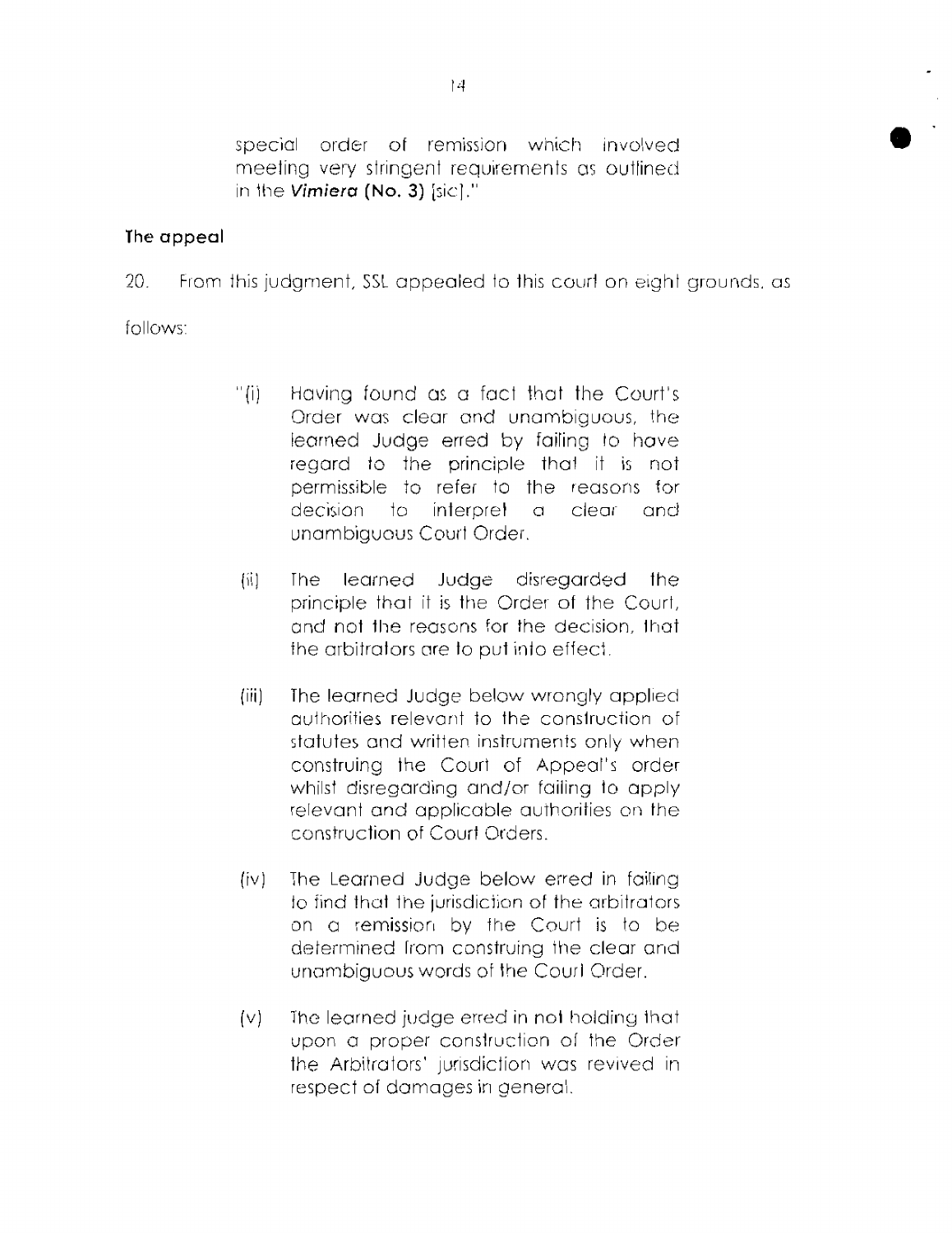- The learned judge wrongly held that the  $(v)$ reasons for decisions given by the Court of Appeal indicated that the Arbitrators' jurisdiction was revived as reaards 'unrecoverable expenses' whereas on a proper reading of the reasons for decision it is clear that the expression 'this matter ought to be remitted for reconsideration as to the issue of damages, with particular reference to 'unrecoverable expenses', was a remission to consider the issue of damages generally with unrecoverable expenses being an important part of the consideration of the Arbitrators in the context of the remission
- (vii) The learned Judge below erred in finding that the Claimant needed to make an application to the Court of Appeal for a 'special order' which would give the Arbitrators jurisdiction to consider, after remission, fresh evidence on issues that were already under reference to the arbitrators.
- $(viii)$ The learned Judge below failed to have regard to the fact that where an Arbitral Award as to damages is sell aside entirely, the arbitrators are recuired to start afresh to assess damages."

 $21.$ VRL for its part also filed a counter-notice of appeal, contending that Gloria Smith J's judgment should be upheld, primarily on the basis that on the remission of an award to arbitrators, their powers and duties cannot exceed those which are necessary to give effect to the order of the court. The arbitrators therefore lacked jurisdiction to permit the introduction of the fresh evidence which SSL was seeking to adduce. having regard to the specific scope of the remission construed in the light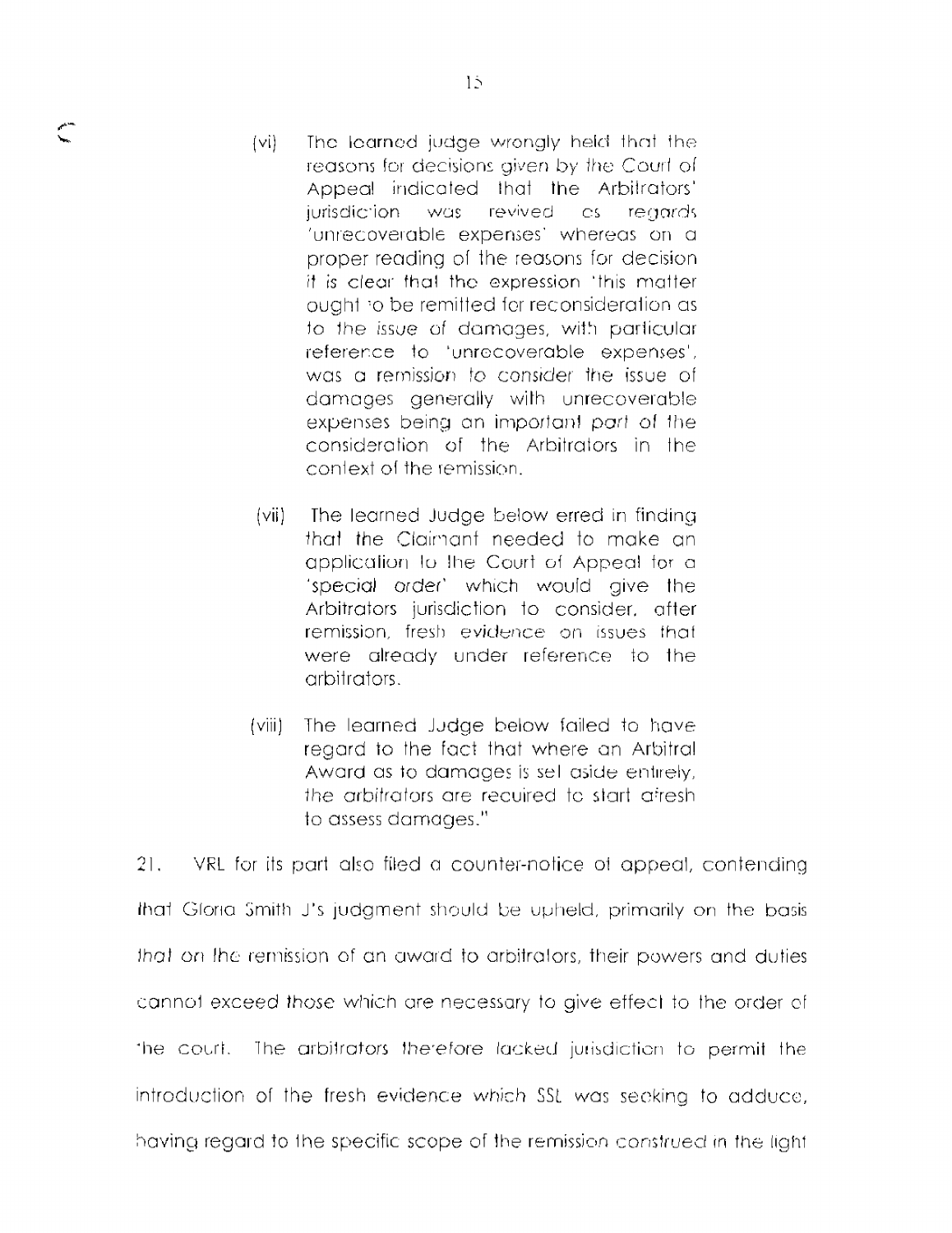of the judament and the submissions before the Court of Appeal. The introduction of such evidence would have required a separate order of remission and in the circumstances SSL was estopped by conduct and election from seeking to introduce such evidence. Finally, VRL contended that in any event SSL was bound, on the issues of the sale of the hotel and the state of the tourism industry, by the principles of res-judicata and issue estoppel, these matters having previously been adjudicated on by both Harris J and the Court of Appeal.

 $22.$ Grounds (i), (ii), (iii) and (iv) were argued together by Mr Nelson QC for the appellant. He submitted that Gloria Smith J had erred in failing to have regard to the principle that it is not permissible to refer to the reasons for a decision to interpret a clear and unambiguous order of a court, in this case the Court of Appeal. The duty of the arbitrators upon a remission pursuant to section 11 of the Arbitration Act is to put into effect the judgment or order of the court (as embodied in the certificate of the result of the appeal issued by the Registrar on 4 January 2009, pursuant to rule 2.18 of the Court of Appeal Rules). In this regard, it is the terms of the judgment or order itself that are to be given effect, and not the court's reasons for the decision; once the judgment or order is clear as to its terms, it is not permissible to look at the reasons, the pleadings or the history of the litigation to construe the judgment contrary to its clear meanina.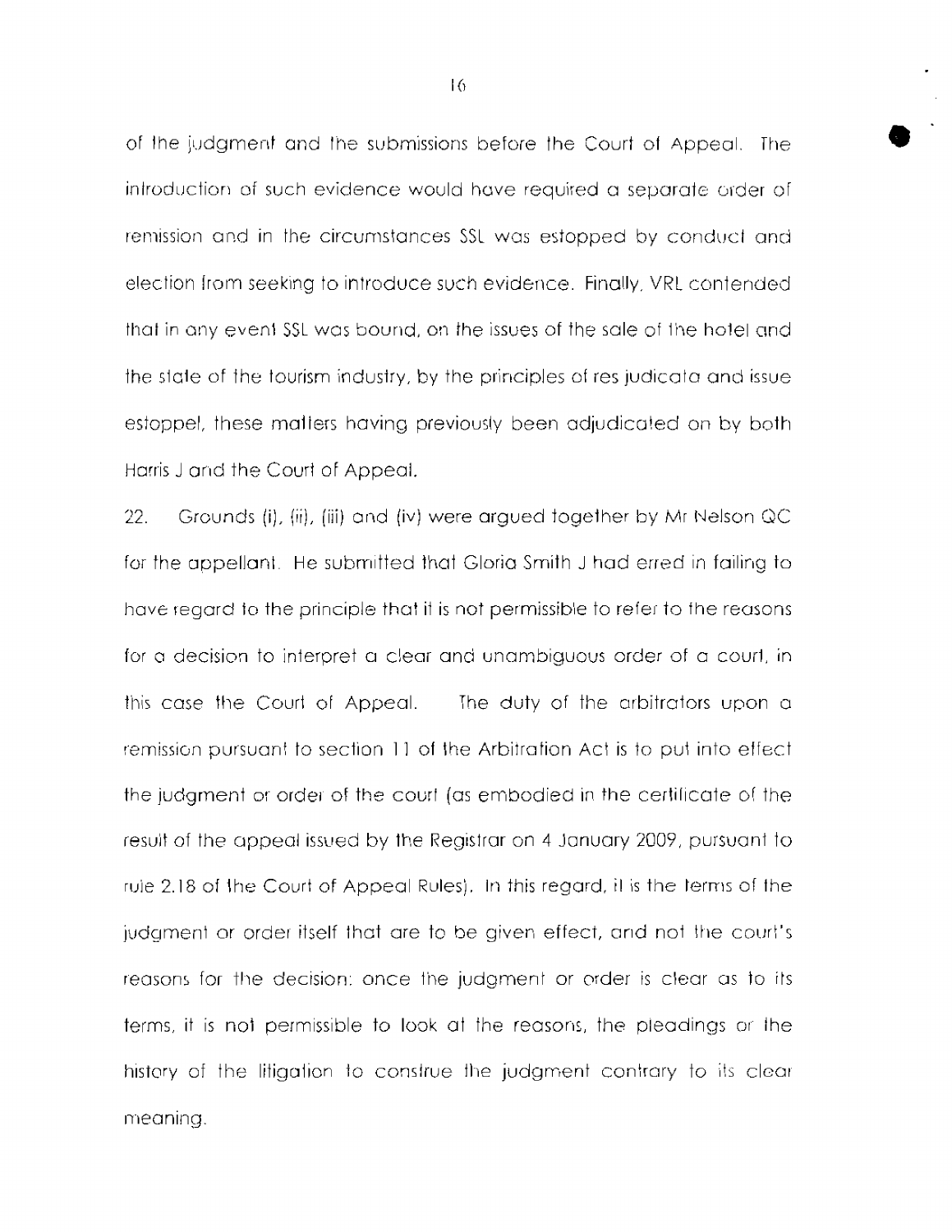23. In the instant case, Mr Nelson submitted, the order of this court ("...the matter is remitted to the Arbitrators to determine the issue of damages only") was unqualified and thereby invited a reconsideration of the question of damages generally, as to which the specific issue of the treatment of the unrecoverable expenses was but a part. That this is the position at common law (equally applicable to arbitration proceedings), it was submitted, clearly appears from the decisions in Lake v Lake (1955) 3 WLR 145, Gordon v Gonda (1955) 2 All ER 762, In re Bank of Hindustan, China and Japan, Alison's case (1873) LR 9 Ch 1, 24 and Repatriation Commission v Lionel Nation [1955] FCA 1277.

24. But in any event, Mr Nelson submitted further, even if it were permissible to have resort to the Court of Appeal's reasons for decision in this case, it is clear, from a reading of paras, 81 and 82, taken together, that the court intended that the arbitrators should re-consider the issue of damages generally.

25. As for the cases of Interbulk Ltd v Aiden Shipping Co. Ltd (The "Vimeira" (No. 1) [1985] 2 Lloyd's Rep. 410 and Glencore International A.G. v Beogradska Plovidba (The "Avala") (1996) 2 Lloyd's Rep 311, both of which were referred to and relied on by the arbitrators in their ruling, as well as by VRL in its skeleton argument in this appeal, Mr Nelson submitted that they were both clearly distinguishable, on the basis that in both cases the issue that it was sought to raise in the remitted hearing was one that

 $\subset$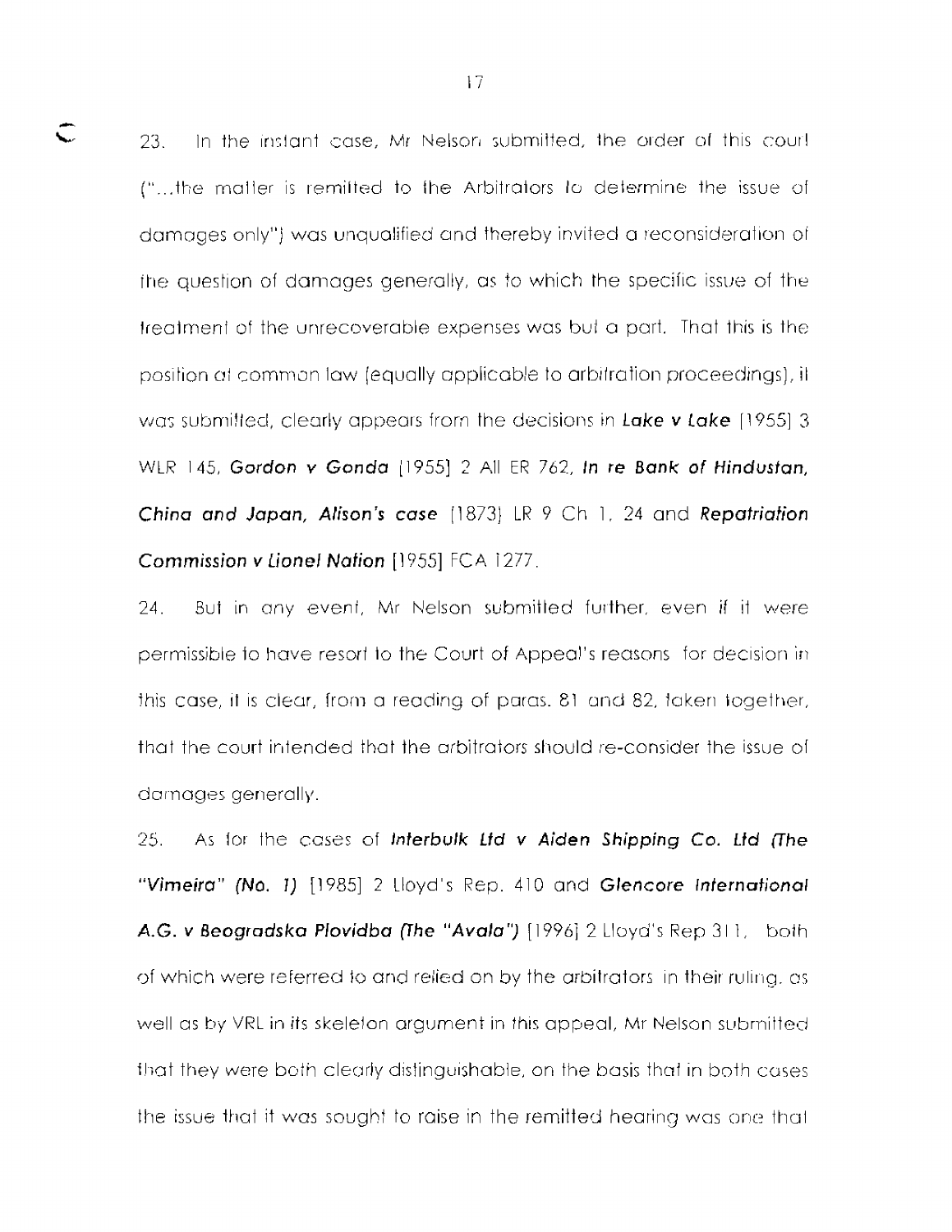had not been before the arbitrators in the original hearing. In those circumstances, it had therefore been permissible for the court to look at extrinsic material to determine the issue. They therefore stood in contrast to the instant case, in which the possibility of a sale of the hotel had always been an issue in the arbitration.

26. With reaard to grounds (vii) and (viii). Mr Nelson challenged Gloria. Smith J's conclusion that, if SSL wished to adduce fresh evidence as regards the sale of the hotel and market conditions in the fourism industry, it would have needed a special order from the Court of Appeal to permit this. This conclusion was, he submitted, based on a misunderstanding of a passage in the judgment of Ackner LJ in The "Vimeira"(No.1) (supra), which had to do with a situation in which a party fried to raise a new issue not raised before upon a remission from the court. In the different circumstances of the instant case, so the argument ran, the judge should have found that the arbitrators' original powers as regards the issue of damages having been revived, they had all the powers necessary to a proper assessment of damages, as also the duty to hear such further evidence as the parties might wish to adduce on the remitted issue. The arbitrators were therefore obliged to hear evidence as to the sale of the hotel and the state of the fourism industry, both important considerations in the original arbitration proceedings. On the potential significance of such evidence. Mr Nelson relied on the recent decision of the House of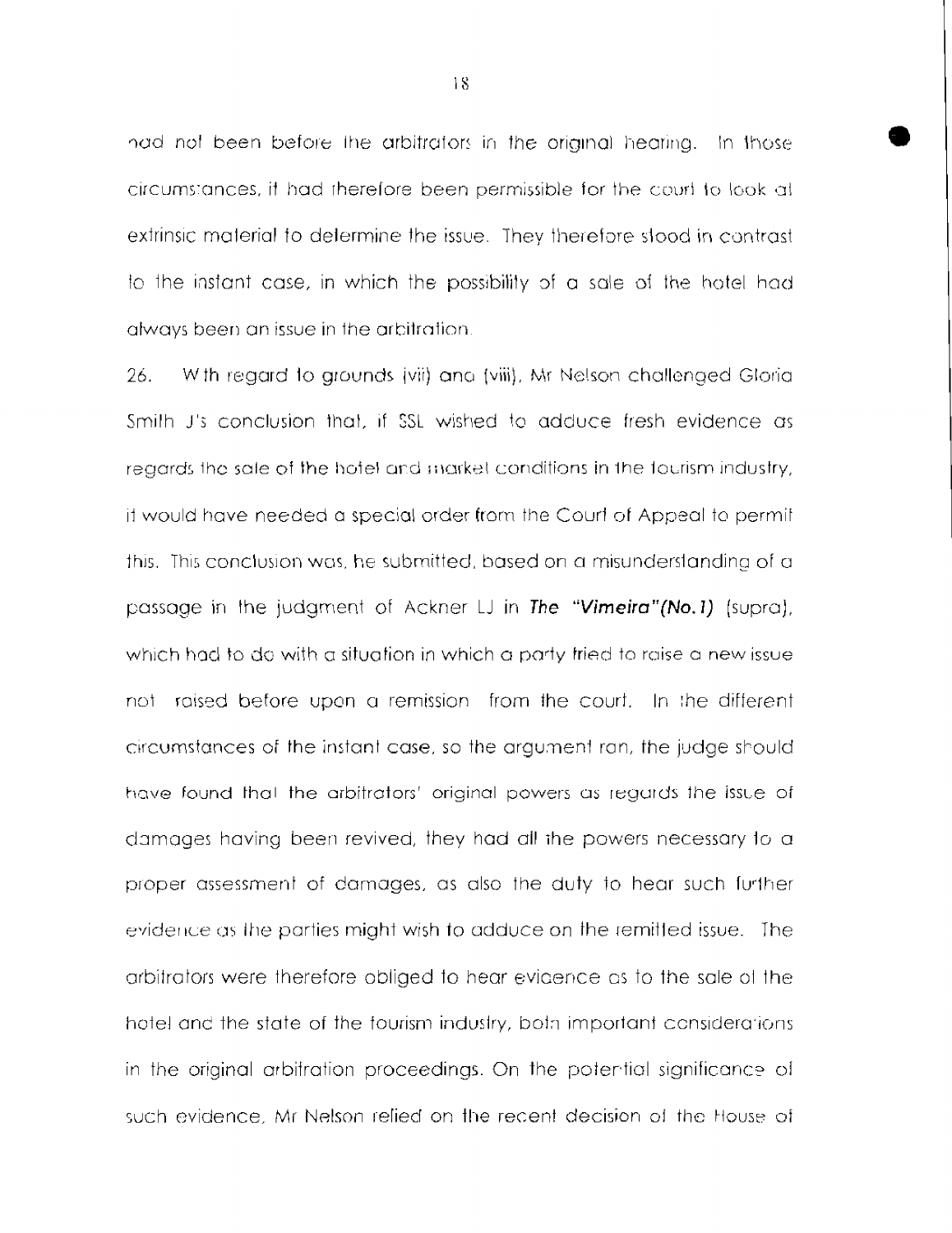# Lords in Golden Strait Corporation v Nippon Yusen Kubishika Kaisha [2007]. 3 All ER 1 ("The Golden Victory").

 $\subset$ 

Mr Mahfbod QC for the respondent submitted that the  $27.$ "fundamental error" on the appellant's part was to freat the function of arbitrators in re-considering a matter remitted to them by the court pursuant to section 11(1) of the Arbitration Act as though what was being sought was the judicial enforcement of a judgment or order of a court. A court seeking to enforce a judgment need not concern itself with the reasons for an order, but arbitrators, who are required to correct an error, have a right and indeed a duty to look at the court's reasons for remitting an award. The arbitrators in the instant case were required to re-consider The matter in the light of the Court of Appeal's specific mandare, which was to correct their error in the treatment of the unrecoverable expenses. the impugned award having been affirmed by the court in every other respect. This case, Mr Mahfood contended, is a case about the power of arbitrators and not about the enforcement of judgments or orders of the court, with the result that Lake v Lake (supra) and that line of cases are irrelevant.

Mr Mahfood also pointed out that, although under the terms of the 28. acreement VRL was given a right of first refusal to purchase the hotel in the event of SSL deciding to sell, because there was no evidence that SSL proposed to sell the hotel, the case had been approached on the basis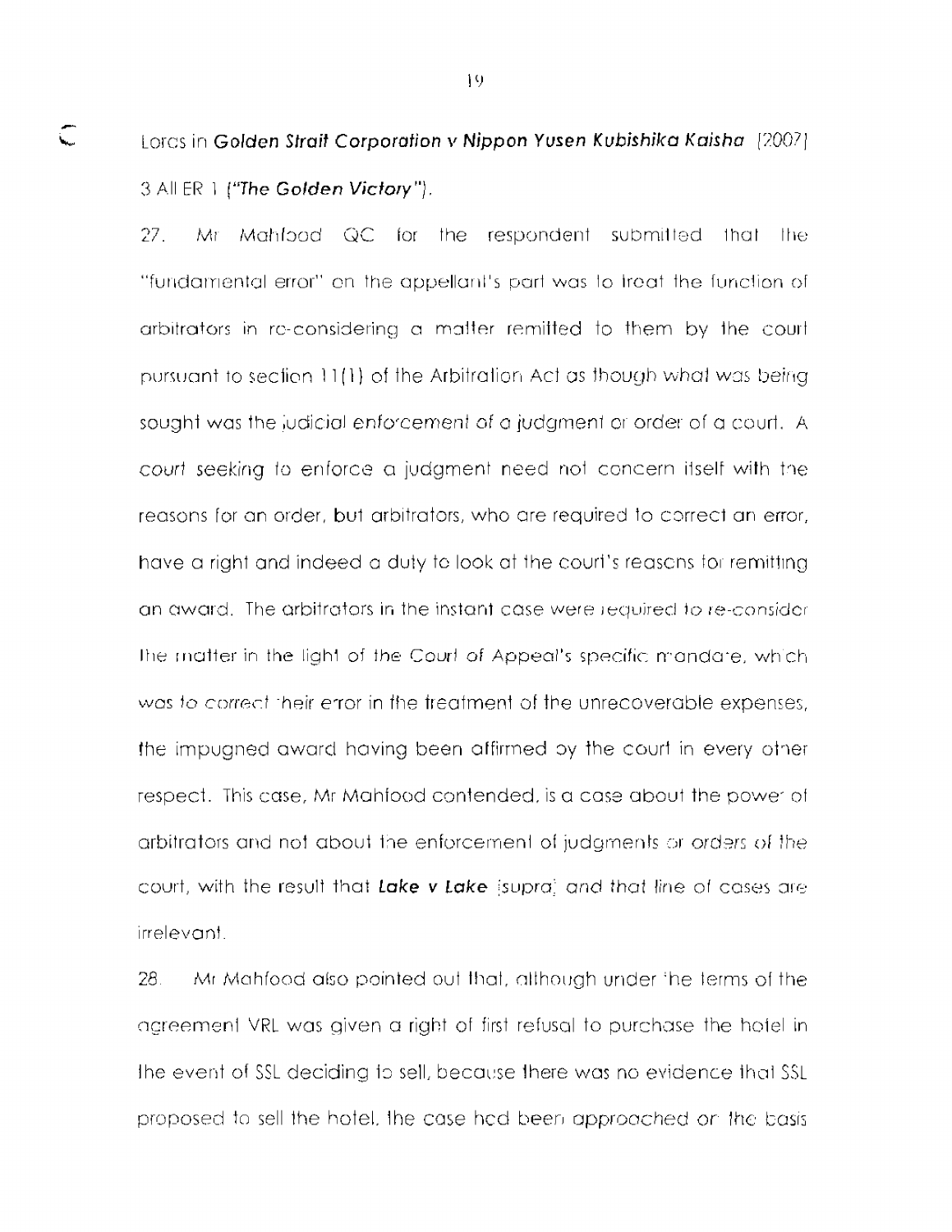that the normal term of the agreement would not expire until 2014 and thal VRL's entitlement was therefore to loss of management fees for that period. What SSL was now attempting to do by way of fresh evidence, Mr Mahfood therefore submitted, was to re-open the enfire matter. In this regard, he referred us to Fidelitas Shipping Company Ltd v V/O **Exportchlee** [1965] 1 Lloyd's List LR 223, 230, to make the point made by Denning LJ (as he then was) in that case that "There must be an end to litiaation some time".

29. Mr Mahfood further submitted that, when an award is remitted to an arbitrator by order of the court, his powers and duties cannot exceed those which are necessary to aive effect to the order of the courl for remittal (Michael Carter v Harold Simpson Associates (Architects Ltd) 120051 LRC 182, 188, per Lord Hoffman). He very helpfully handed up to the court a copy of a recent article by Mr John Tarrant, an Australian academic lawyer, entitled "Construing undertakings and court orders" (2008) 82 ALJ 82. (This article came to attention, we were told by Mr Mahfood, as a result of the industry of his junior, Mr Weiden Daley.) Reliance was also placed by Mr Mahfood on both The "Vimeira"(No.1) and The "Avala".

#### The issues

 $30<sub>1</sub>$ The issues that arise for determination on this appeal are whether Gloria Smilh J was correct in her conclusions that (i) as the arbitrators had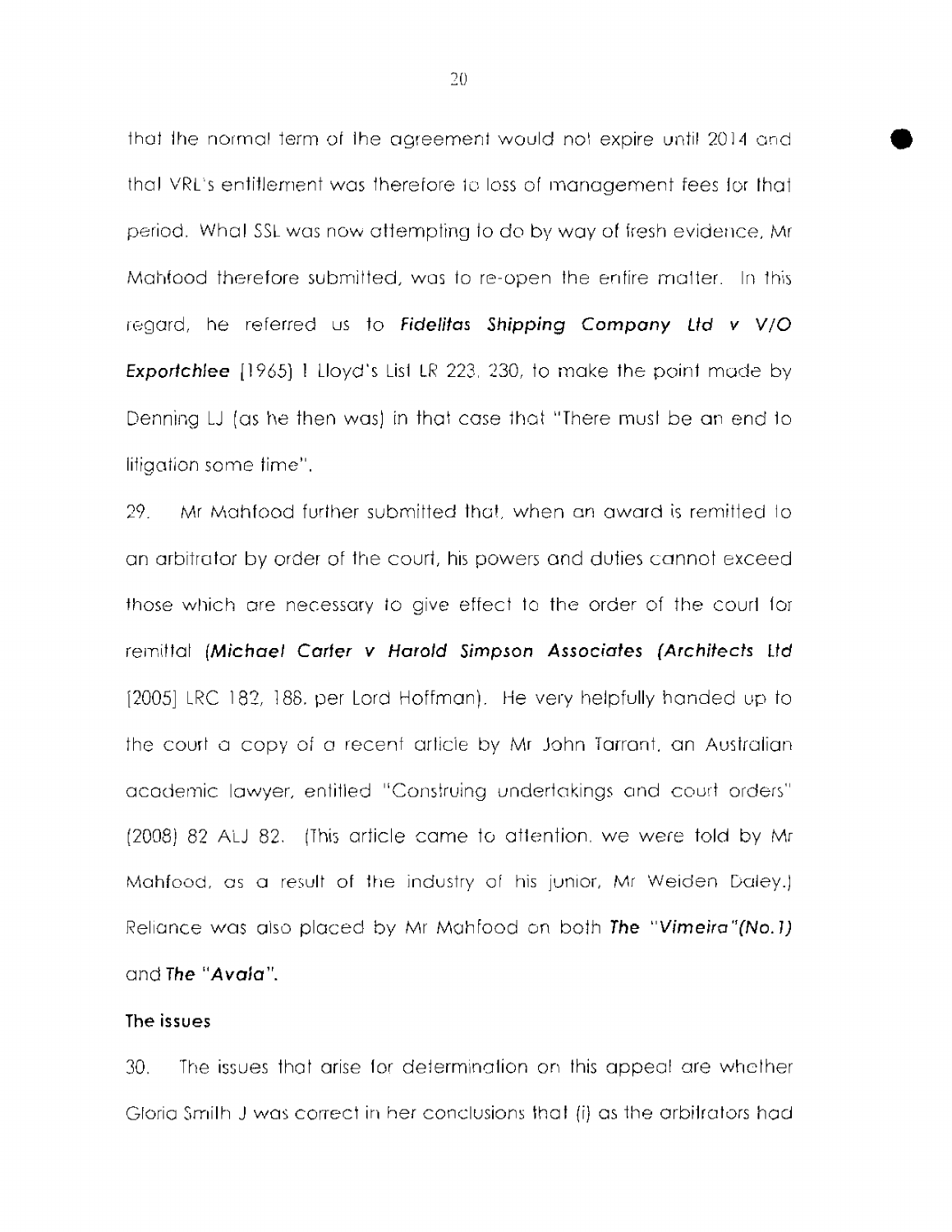found, remission of the matter to the arbitrators by this court was for the limited purpose of a reconsideration of the issue of the unrecoverable expenses only (and not the issue of damages in general), and (ii) that, if the appellant wished to adduce fresh evidence as regards the actual sale of the hotel and the state of the tourism industry, it ought to have made a formal application to this court for a special order of remission.

## The first issue - the scope of the order remitting the award

 $\subset$ 

 $31.$ The court's power to remifian award to an arbitrator is to be found in section 11(1) of the Arbitration Act, which provides that "the Court or a Judge may from time to time remit the matters referred, or any of them, to the reconsideration of the arbitrators or umbire". The "Court or a Judge" for these purposes includes the Court of Appeal (section 18).

 $32<sup>2</sup>$ The effect of remission is stated in Halsbury's (Laws of England, 4th edn reissue, vol. 2, para. 696) as follows:

> "696. The effect of remission is to revive the jurisdiction of the arbitrator with regard to the matters remitted.

> The whole or only a part of an award may be remitted. The court may also expressly or impliedly, restrict the revival of the arbitrator's jurisdiction to reconsider a particular aspect of a matter referred. Where the whole of the award is remitted, it becomes wholly ineffective, and the arbitrator resumes his authority in the reference. Even where only some of the matters referred are remitted, if may be that there is nevertheless no enforceable award even as to the matters not remitted. The court may make it a condition of remission that the applicant should pay such part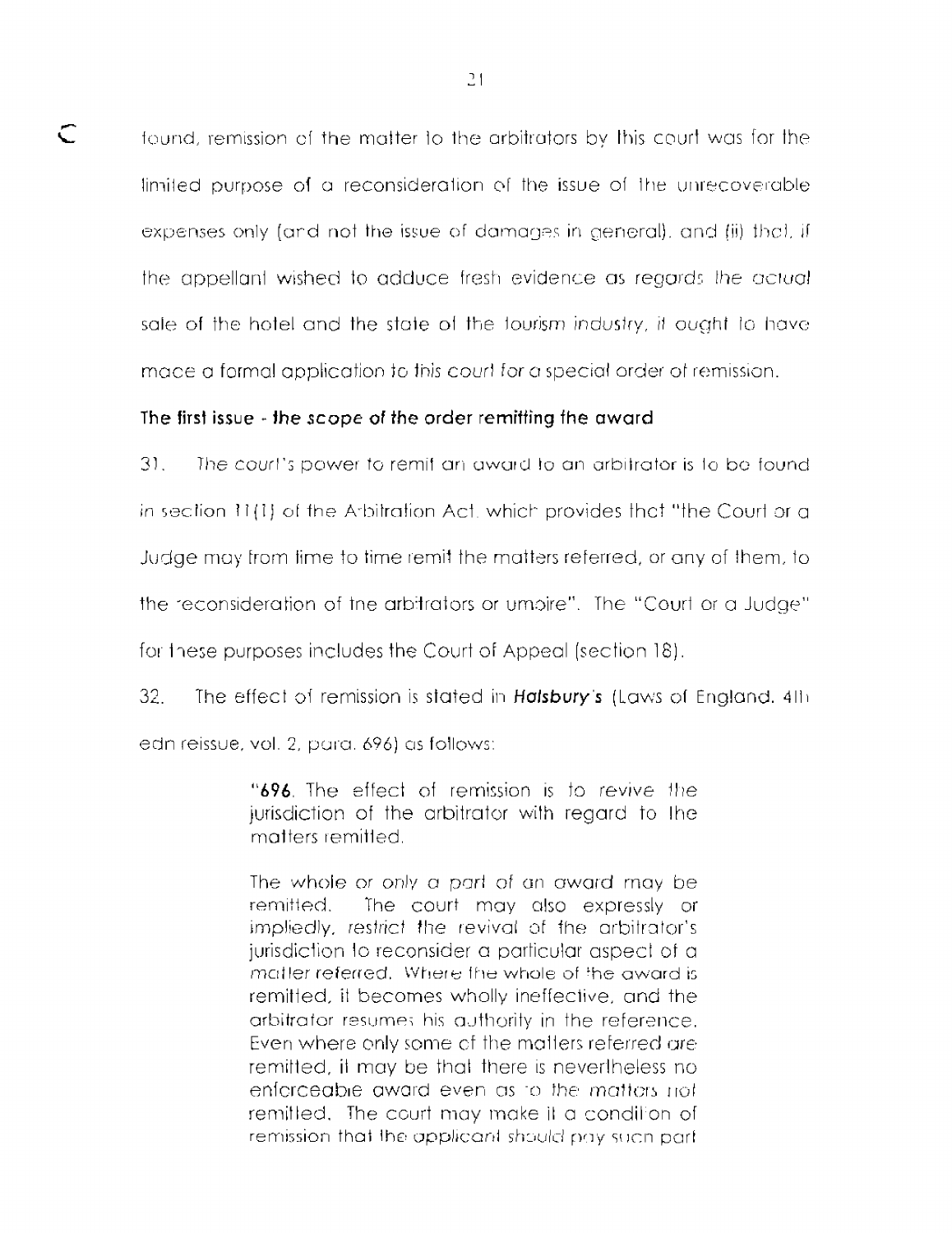of the award as would not be affected. The arbilrator may not make Iresh findings in relation to matters not remitted."

33. Where there is a dispute, as in the instant case, as to the extent of

the remission and the consequent revival of the arbitrators' jurisdiction, this

gives rise to a question of construction of the order of the court remitting

ihe award. This is how it was put by Ackner 1J (as he hen was) in **The** 

*"Vimeira"* **(No.** I) (supra, af page **4** 1 1)

"The extent to which [the jurisdiction] is revived will depend upon the order of lhe Court. Where, for example, an award is remitted to an arbitrator to reconsider one of the malters referred, Ihe Court may, by its order for remission, expressly or impliedly restrict the revival of the arbitrator's jurisdiction in respect of that particular matter. Likewise, where an award is remitted for Ihe arbitrator to reconsider a parficulur aspect of a matter referred, then the Court may, expressly or impliedly, restrict the revival of the arbitrator's jurisdiction to the reconsideration of that particular aspect."

 $34.$  In the instant case, it is common ground between the parlies that the task of the court is therefore to construe the order of this court made on 18 December 2008 (set out at paru. 15 above). However, the dispute between the purties is whether for this purpose the courl is confined to fhe actual words used in the order itself (as set out in the certificate of the result of the appeal issued by the Registrar on 4 January 2009). or whether it is permissible to look behind the order to the reasons given for it as an crid to its interpretation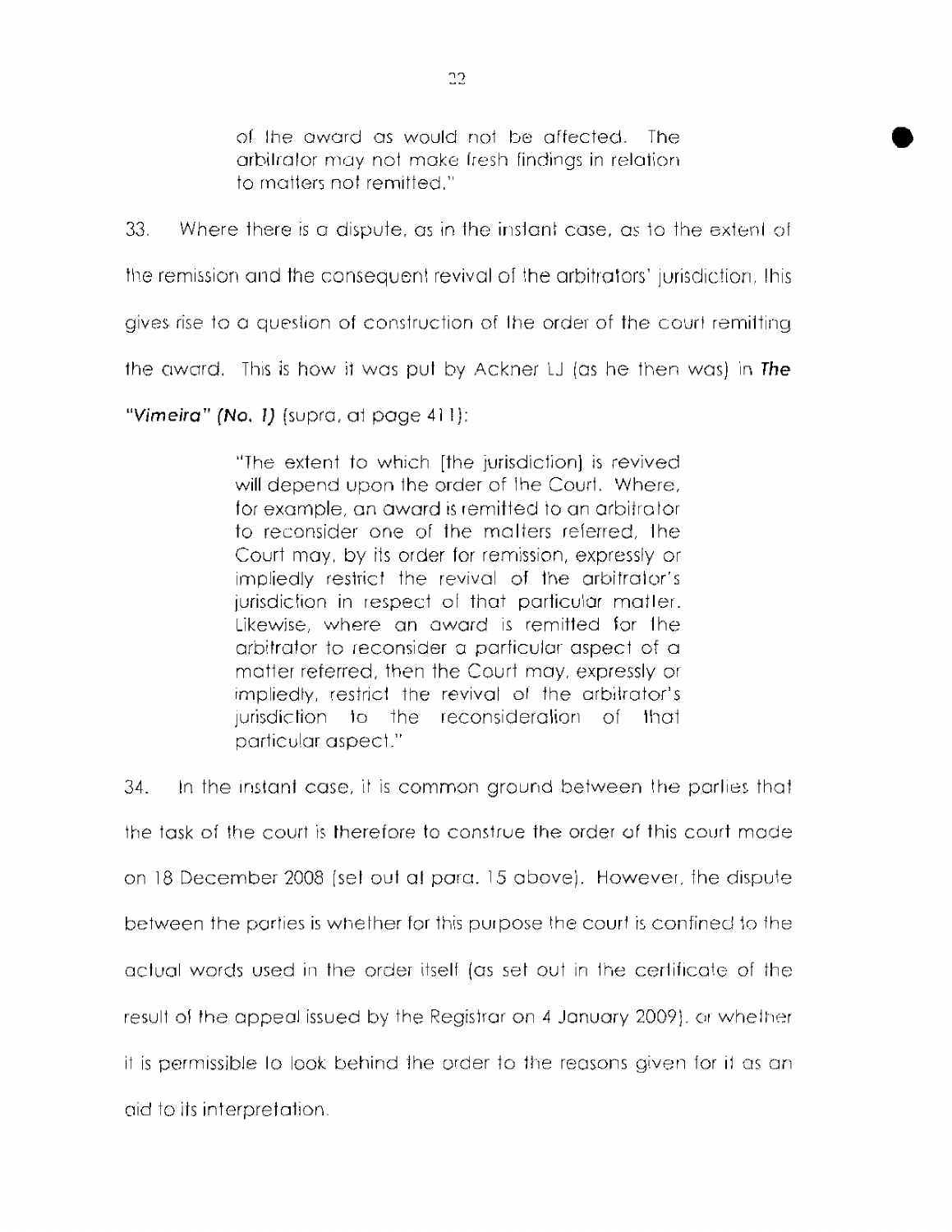The general rule of construction of judgments or orders of a court is 35. stated in Halsbury's (4th edn, vot. 26, para, 550) in the following forms:

 $\subset$ 

"When a judgment is clear as to its terms, not even the pleadings nor the history of the action. may be utilised to construe the judgment contrary to its clear meaning."

36. As authority for this proposition, the learned editors of **Halsbury's** cite Gordon v Gonda (supra), which is one of the cases upon which SSL primarily relies (relignce was also placed on an earlier decision of the Court of Appeal in In re Bank of Hindustan, China and Japan, Alison's case (supra), especially per Sir G. Mellish LJ, at page 26). Gordon v Gonda was an action on a partnership agreement which had been dissolved by the impact of trading with the enemy legislation being extended in 1941 to Hungary, where the plaintiff was then living. The plaintiff was declared to be beneficially entitled to one moiety of the shares issued to the defendant, who was also declared to be accountable to the plaintiff for one mojety of the consideration for which the defendant had sold the shares to a third party. The court also crdered inquiries as to what that consideration had been, what had become of it. and other consequential matters. The inquiries in due course revealed that the defendant had received shares in the third party company in exchange for the shares in which the defendant had been declared to have a beneficial interest and an order was subsequently made that the defendant should pay to the plaintiff a moiety of the amount he had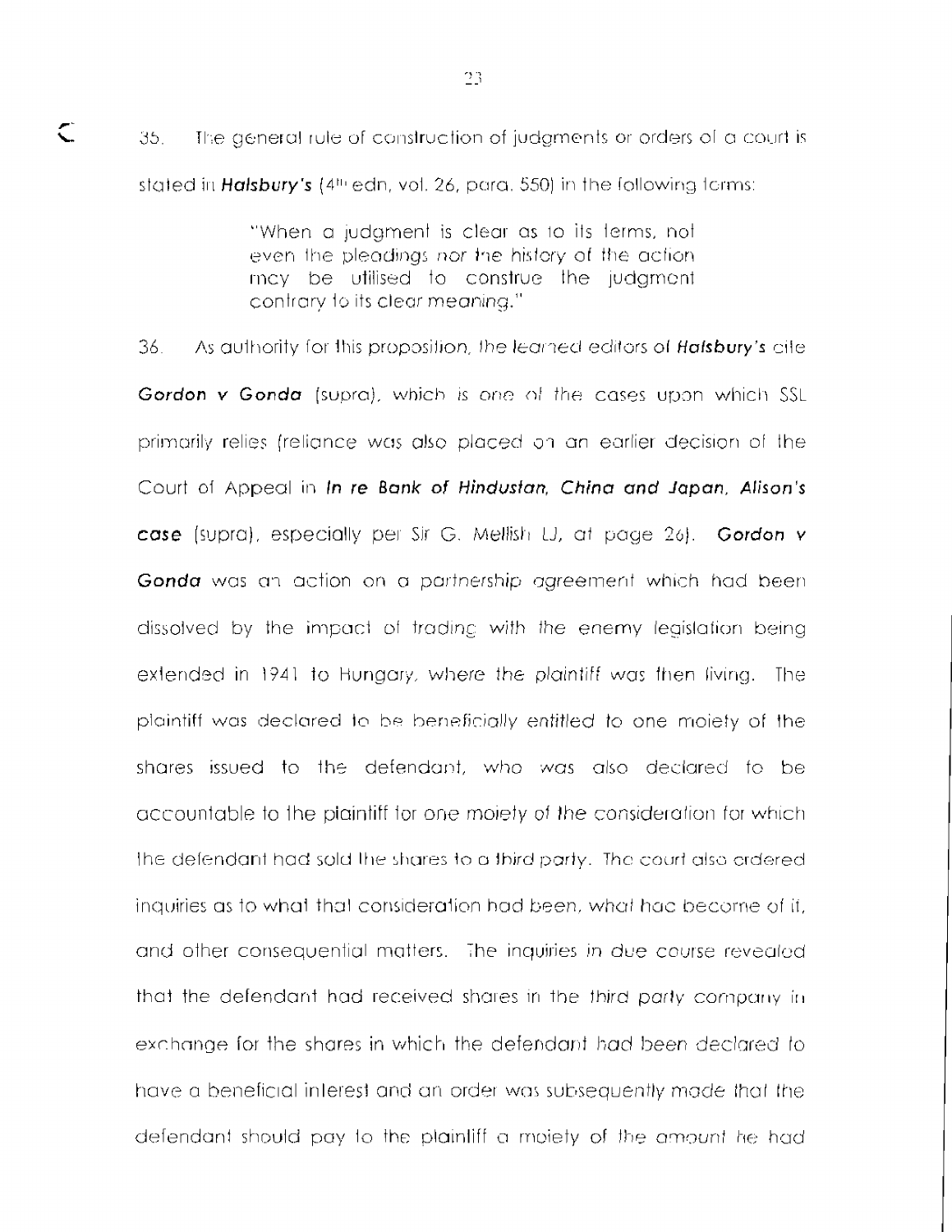received on a sale of some of those shares, together with interest thereon. at the rate of 5% per annum from the date on which he had received the purchase price. On appeal, the defendant contended that he ought not to have been ordered to pay any sum by way of interest and, alternatively, that the rate of interest which he had been ordered to pay was too high.

If was held by the Court of Appeal that the defendant had been  $37.$ declared by the judgment to have been, in effect, a trustee for the plaintiff as to one half of the shares in the company. Despite the fact that the substance of the statement of claim was that a partnership had existed between the parties and that such a declaration was unusual in such an action, the court considered that the declaration itself was unambiguous and that regard could not therefore be had to the pleadings in the action and the history of the case for the purpose of attributing another meaning to the declaration. Sir Raymond Evershed MR, considered that, even if the form of the order had been one appropriate strictly to a partnership action, it might in any case have inevitably followed that, the partnership having been dissolved with no debts or liabilities to discharge, "the defendant thereupon held [the assets) as a trustee as to one-half for himself and as to the other half for the plaintiff" (page 767). In those circumstances, the Master of the Rolls therefore concluded that, in the light of the clear and unambiguous

24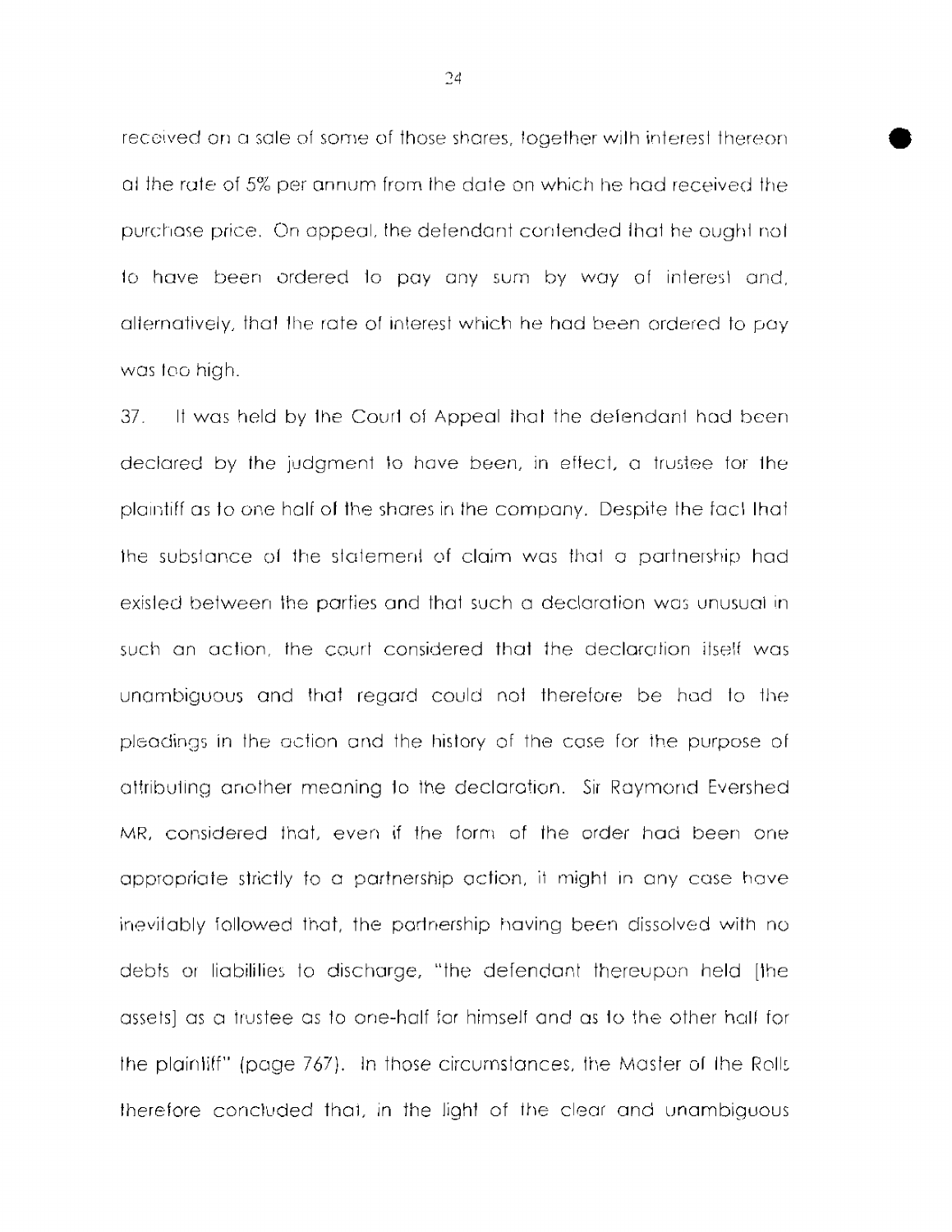coclaration of the judge, the defendant had been correctly ordered to pay interest at the rate of 5% per annum (which was the rate applicable in cases where a trustee was charged with breach of trust).

 $28.$ The proposition for which the case is cited as authority and relied on

by the appellant is stated most clearly in the judament of Romer LJ (at

page  $768$ :

 $\mathbf{L}$ 

"Ingsmuch as the defendant never appealed against the order of Danckwerts, J., which was made on Jan. 26, 1954, it is clear that he is bound. by the provisions of that order, whatever those provisions may be. For the reasons which the Master of the Rolls has stated, it appears to me to be clear that the order proceeded on the footing of a trusteeship of the defendant of the original one hundred shares which were allotted. to him, and on the corresponding footing that the plaintiff was the cestul que trust of one-half of those shares. If that is the meaning of the order. then cadit questio, because the defencant never appealed it. It is only if the order is open to some other construction, if it is ambiguous in its terms, that it appears to me to admit of the argument which counsel for the defendant addresses to us, viz., that in the circumstances which existed, in view of the pleadings in the action and the acceptance by the judge that there was a partnership and in view also of the general law which is applicable as between partners, the judge connot have intended to hold that the defendant was a trustee of the shares which were allotted to him. There is no such ambiguity as to render that argument permissible, because the order proceeds (and in my opinion, proceeds only) on the footing of a trusteeship. Even if there were such an ambiguity as counsel suggested and on which he founded his attempt to show that the conception of a trusteeship was not one which ought to be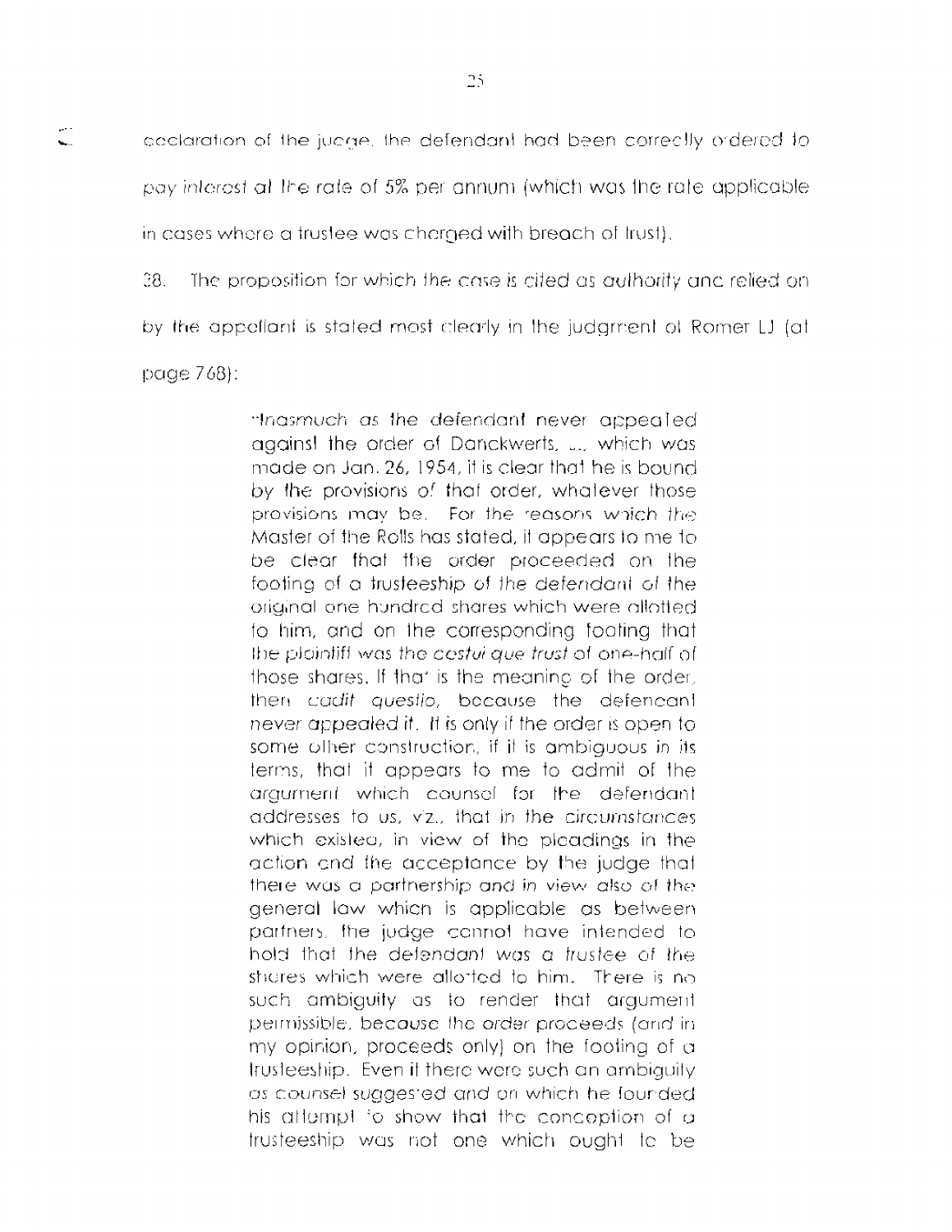accepted, nevertheless if one looks to the observations that Sir William Grant, M.R., made in Featherstonnaugh v Fenwick and to Lord Alkinson's opinion in the Hugh Stevenson case to which the Master of the Rolls has referred. There was material, one need say no more, on which the judge could find, as in my opinion he did find that, there was a trusteeship."

39. Mr Nelson also relied on Lake v Lake (supra), to make the same point. That was a case in which the formal order in divorce procoedings reflected the judge's findings that neither the petitioner nor the respondent (who had filed an answer and a cross prayer) had sufficiently proved their cases, with the result that neither of them was entitled to the relief sought by each. However, the trial judge, in the course of giving his reasons for judgment, expressed the view that the wife had committed adultery, and it was from this "finding" that the wife sought to appeal (and not from the formal order dismissing the petition and the cross-prayer in the answer).

 $40.$ The Court of Appeal held that there was nothing in the order, which was in the usual and correct form, from which an appeal could lie, since the statulory right of appeal was from the formal judgment or order disposing of the proceedings and did not extend to findings or statements referred to in the reasons given by the court for its conclusion. It was pointed out by the court that the formal order correctly recorded the result of the proceedings and, the wife not having sought to appeal from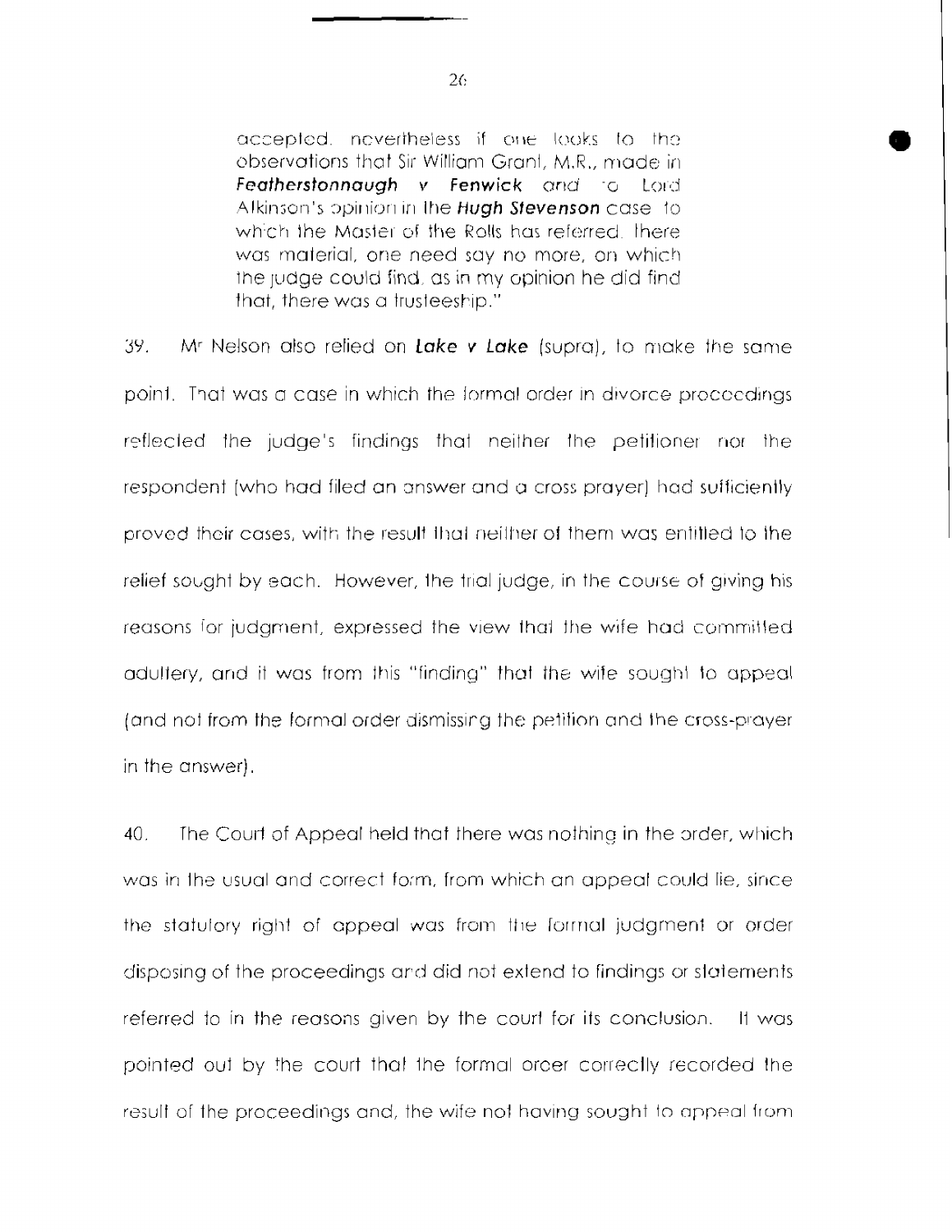that order. there was nothing from which she could appeal (see per Evershed MR, at pages 150 -151 and per Hodson LJ, at pages 151-152).

 $\zeta$ 

 $41.$ The realissue in Lake v Lake (supra) was therefore to determine, not so much what the order of the court meant, but what was the order from which a right of appeal lay. Looked at in this way, it is hardly surprising that the decision was that an appeal lay from the formal order of the court and not from anything said by the judge in giving his reasons. This is indeed the principle for which the case was cited as authority by this court in Allen v Byfield (No. 2) (1964) / WIR 69, por Lewis JA at page 75. (And see Civil Procedure, 2006, vol. 1, page 1508, where the case is cited under the rubric "Appoals are against orders, not reasoned judgments". It is also of interest to note that neither Evershed MR nor Hodson LJ, both of whom had been members of the court in Gordon  $v$  Gonda (supra), just two weeks earlier, made any reference to that case in their judgments in lake v Lake.)

 $42.$ In Repatriation Commission v Nation (supra), a decision of the Federal Court of Australia, the court made an order remitting a "matter" to the Administrative Appeals Tribunal to determine a war veterants entitlement to compensation for a war caused disease. The question was whether "the matter" encompassed all things in dispute between the parties, or was limited to the particular issue of causation which had been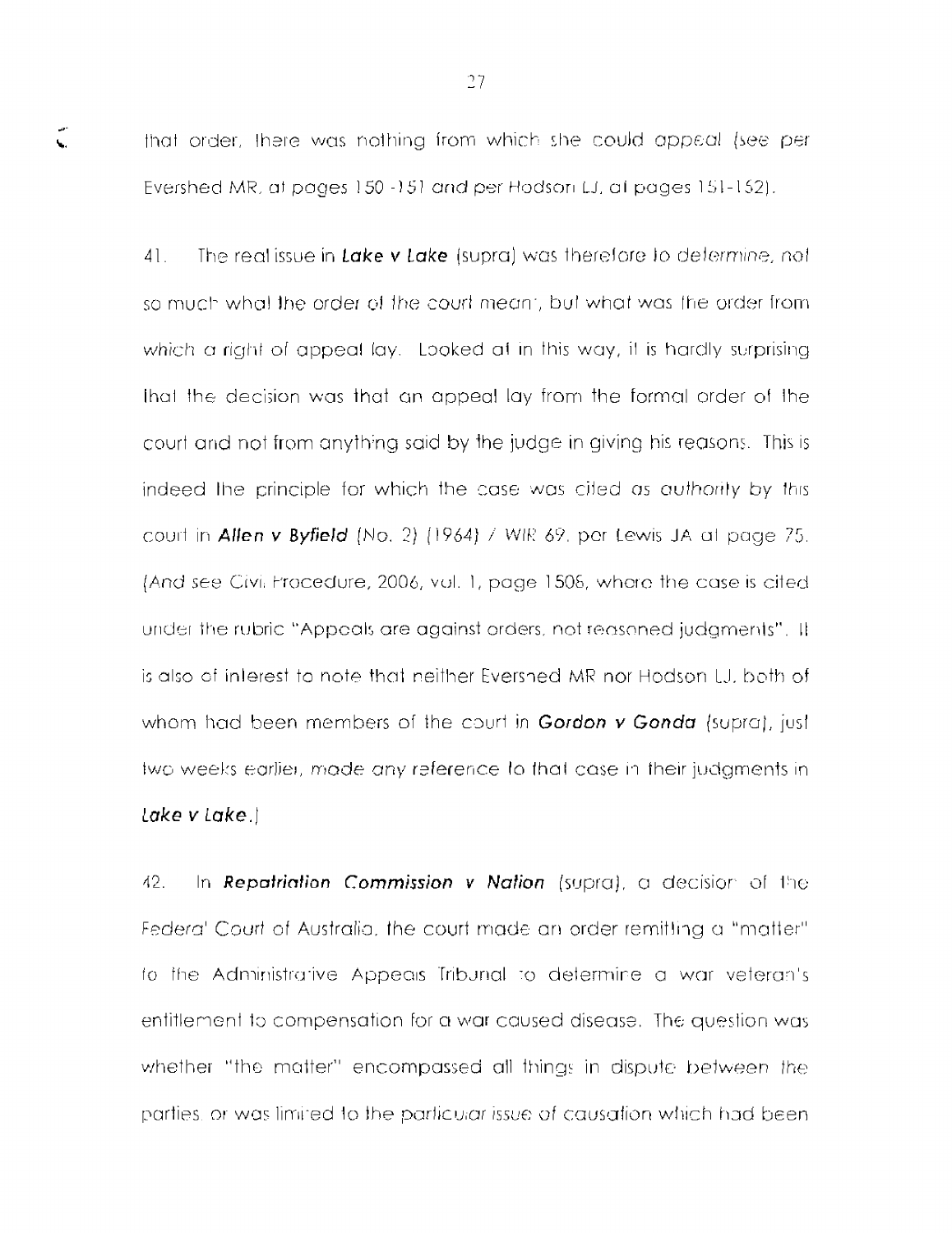canvassed by the parties before the court. The judge at first instance (Northrop J) took the view that it was so limited. On appeal, Beaumont J. (with whom Black CJ and Jenkinson J agreed) said this:

> "40. The more difficult question is whether, upon its true construction, the order should have been read down, as Northrop J has now held, so as to have remifted to the Tribunal only that part of the claim as was concerned with the alleged sequela, that is, the question whether the neurosis was war-caused.

> $41.$ The rule in England is that when a judament is clear as to its terms, not even the pleadings nor action may be utilised to construe the judgment contrary to its clear meaning (see Halsbury's Laws of England, 4th ed., Vol. 26) at 273). Where, however, the judament or order is ambiguous, it may be permissible to resort to extrinsic material, including the reasons for judgment, to resolve the ambiguity (see Gordon v Gonda [1955] 1 All FR 762 at 765, 768).

> 42. A similar approach has been taken in this country. If, as in the case of "speaking" order (see, e.g., I.C.I Australia Operations Pty. Ltd. v Trade Practices Commission (1992) 38 FCR 248 at 262) its true meaning is "immediately plain", the terms of the order will speak for themselves. If this is not the case. The true meaning may be ascertained according to ordinary rules of construction...

> Under the ordinary rules of construction evidence of surrounding circumstances is admissible to assist in the interpretation of an instrument if the language s ambiguous or susceptible of more than one meaning, but not admissible to contradict the anguace of the instrument when it has 'a plain meaning'.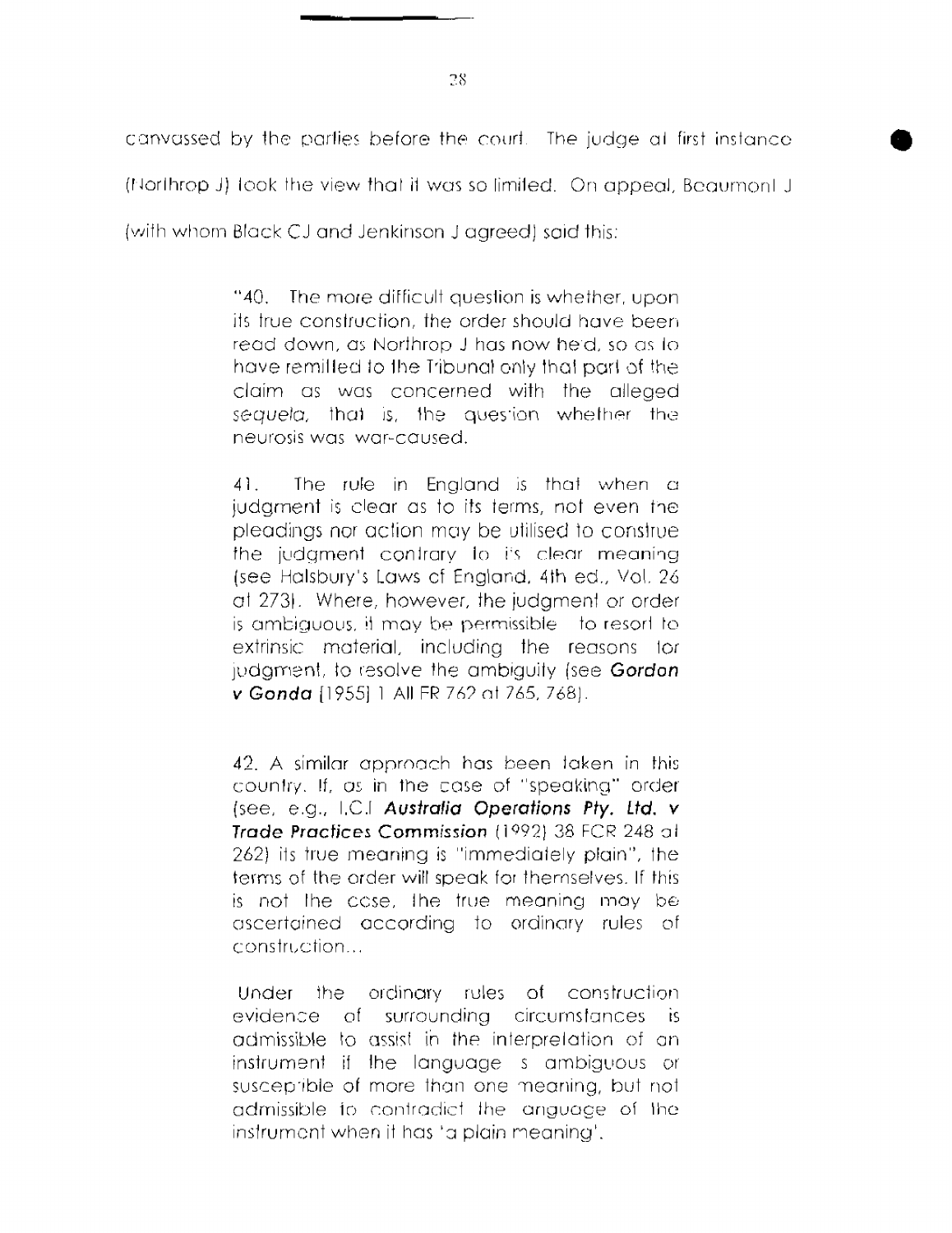43. In my opinion, the language of the order of remitter was susceptible of more than one meaning. The word 'matter' could have meant the whole question being the determination of the respondent's claim for a further pension. But it could also have meant the specific dispute then agitated before the Court, that is, the sequela issue. Although, 'matter' is sometimes used, in the constitutional sense, to describe the whole of a dispute dealt with by judicial process, the language of the Veterans' Act indicates that in other contexts, 'matter' can have a norrower meaning. For instance, as has been noted, by s.18(1). it is provided that it is the duty of the Commission, inter alia to determine all 'matters' relevant to the determination. By s.18(2), certain provisions are made where the Board. The Tribuna" or a court makes a decision remitting to the Commission 'a matter' being the assessment of the rate of the pension, or the fixing of the date from which a decision is to operate.

44. It follows from the ambiguity of the order of remitter that resort may be had, in aid of its true interpretation to the surrounding circumstances. Those dircumstances included, of course, the reasons for judament. When regard is had to those reasons, it appears clearly that the meaning to be given to 'matter' in the present context is the more restricted one, that is, the sequela question. That was the only issue tendered for determination by the Court. There was no issue that the sinusitis was war-caused.

45. It follows that I garee with Northrop J that the l fribunal went bevond its jurisdiction in embarking upon the sinusitis issue"

43. Mr Tarrant's article "Construing undertakings and court orders" (supra), which I have found to be very helpful, identifies two different approaches in Australia in recent times on this question. The first is what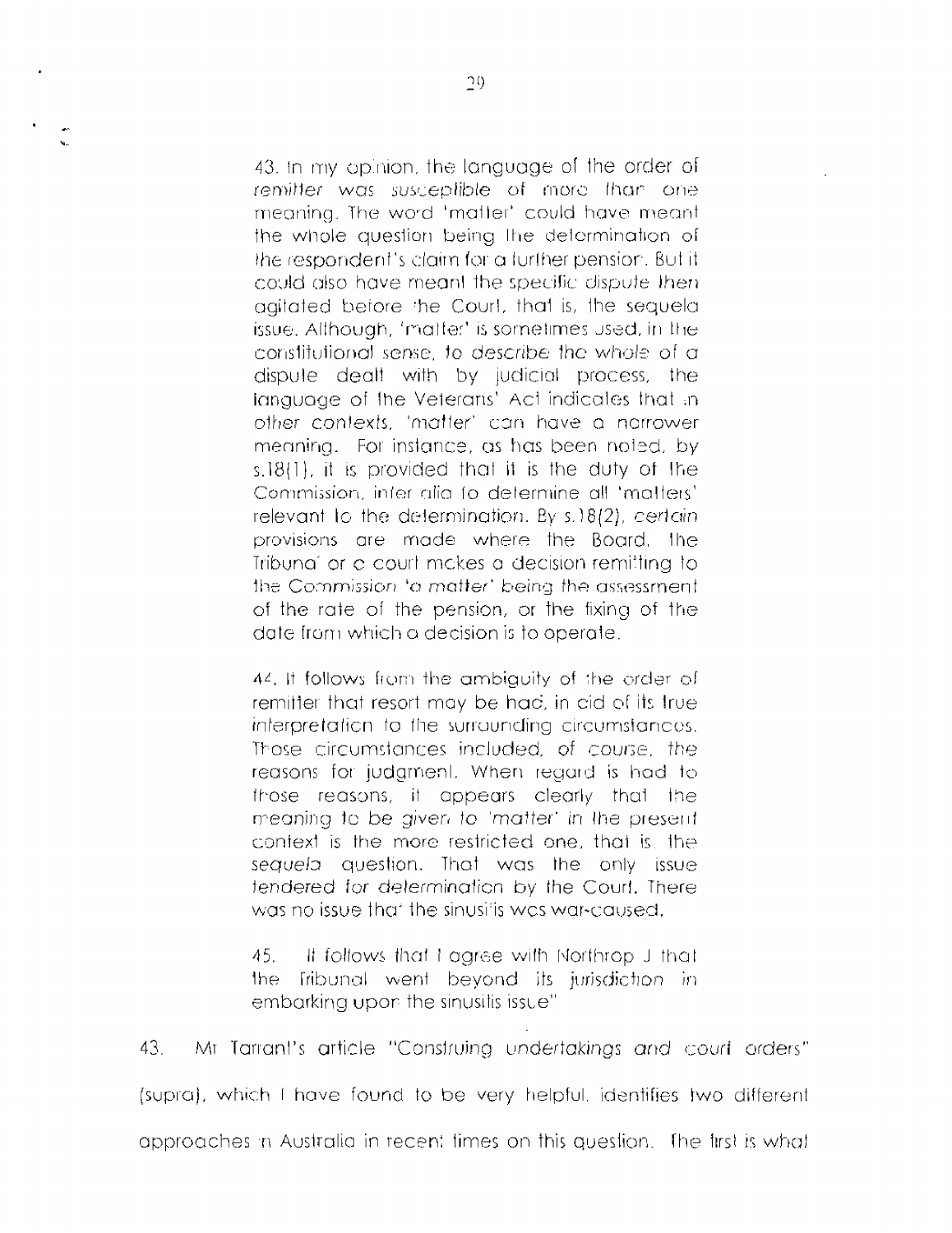might be described as the "traditional approach", of which Gordon v Gonda (supra) can be taken as an example, requiring some ambiguity before resort to material extrinsic to the order itself may be had. The second line of authorities, on the other hand, supperts the proposition that "Court orders, whether ambiguous or not, should always be interpreted in the context of the reasons for udgment" (2008) 82 ALJ 82, 84). After a review of cases on both sides of the line, Mr Tarrant concludes that the weight of modern Australian authority supports this second line of authcrities, which recognises that "Given that ambiguity is inherent in all language, it would be too much to expect that orders can be expected to be self-explainatory, though that be a worthy ideal" (per Santow JA in Athens v Randwick City Council (2005) 54 NSWLR 58, 79).

Thave already made reference to the judgment of Ackner LJ in The 44. "Vimeira" (No. 1) (supra, at para, 33). In that case, an award having been remitted to arbitrators for re-consideration in the light of the judgment of the court, one party sought to raise an issue which had not previously been raised in the arbitration. A dispute arose as to whether this was permissible and directions were sought from the court on the question. Ackner LJ observed that the resolution of the problem depended enlirely upon the extent to which the arbitrators' jurisaiction had been revived by the order remitting the award (at page  $4(0)$ ). On this basis it was accordingly held that the revived jurisdiction of the arbitrators was limited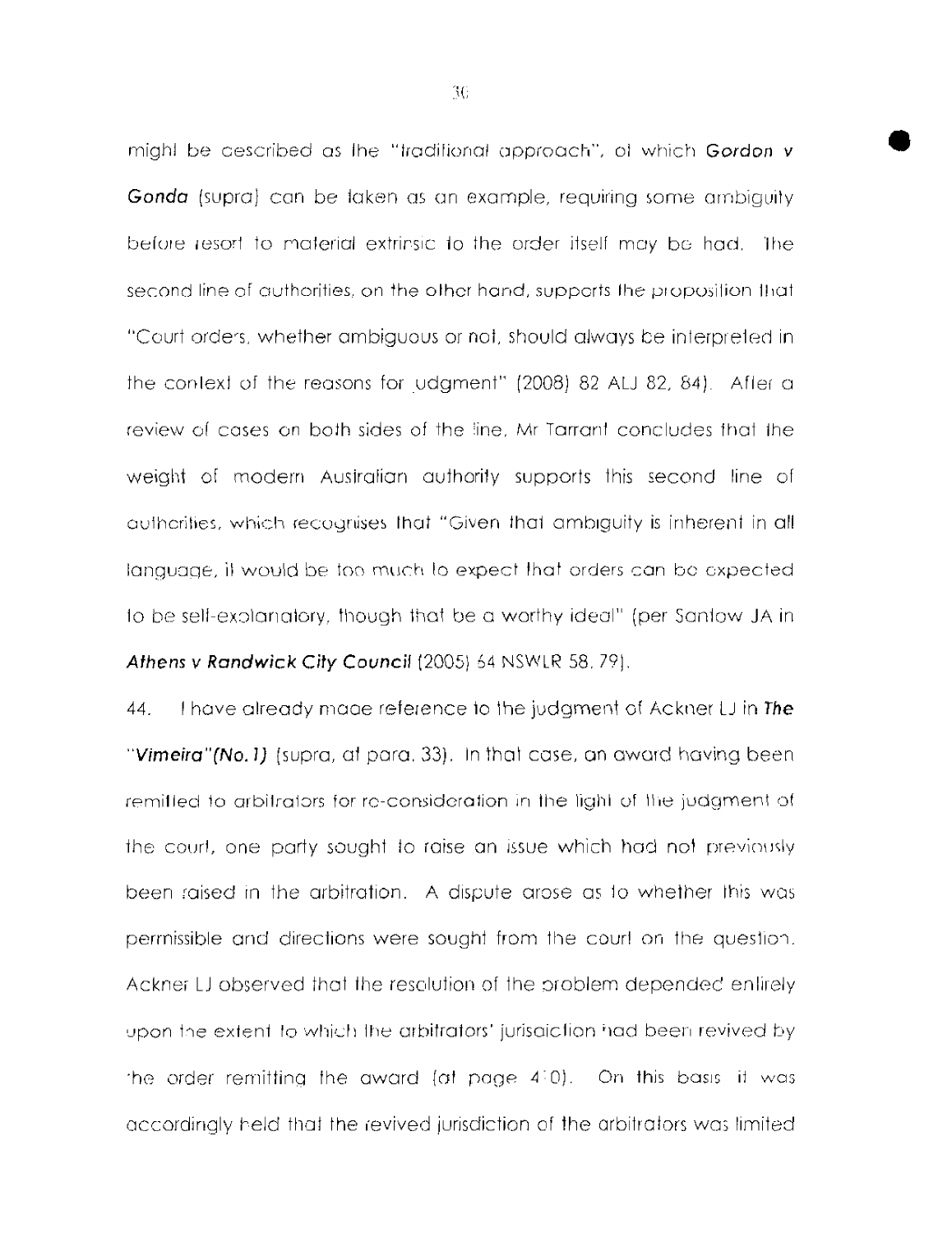to the particular aspect of the matter remitted to them: their jurisdiction was revived "To that extent, and to that extent only", and if one party desired to raise a new issue "which had never been mentioned in the arbitration", I would be necessary to apply to the court for a separate order of remission for that purpose (per Ackner LJ, al page 411).

 $45.$ The "Vimeira" (No. 1) was considered and applied by Rix J in The "Avala", which was a case in which the judge was concerned to ascertain the extent of the revival of the arbitrator's jurisdiction by an order of the court remitting an award in the following terms (page 313):

> "And it is furtner ordered by agreement of the parties that pursuant to section 22 of the Arbitration Act, 1950 the award of the arbitrator dated the 29th day of July 1993 be remitted to the arbitrator for reconsideration of paragraph 1.6 of the said award."

During the course of the parties' preparation for the remitted 46. hearing, one party (for the first time in either the arbitration or the litigation arising from it) fastened upon what Rix J described (at page 314) as a "new point with respect to the quantification of...damages". -The i guestion therefore grose whether the arbitrator derived jurisdiction from the remission of the original award as to this new point. Rix J, after referring to The "Vimetra" (No. 1) in some detail, observed as follows (at page  $315$ :

> "If appears from the judgment of the Court of Appeal in that case that the question of the extent of the jurisdiction remitted under an order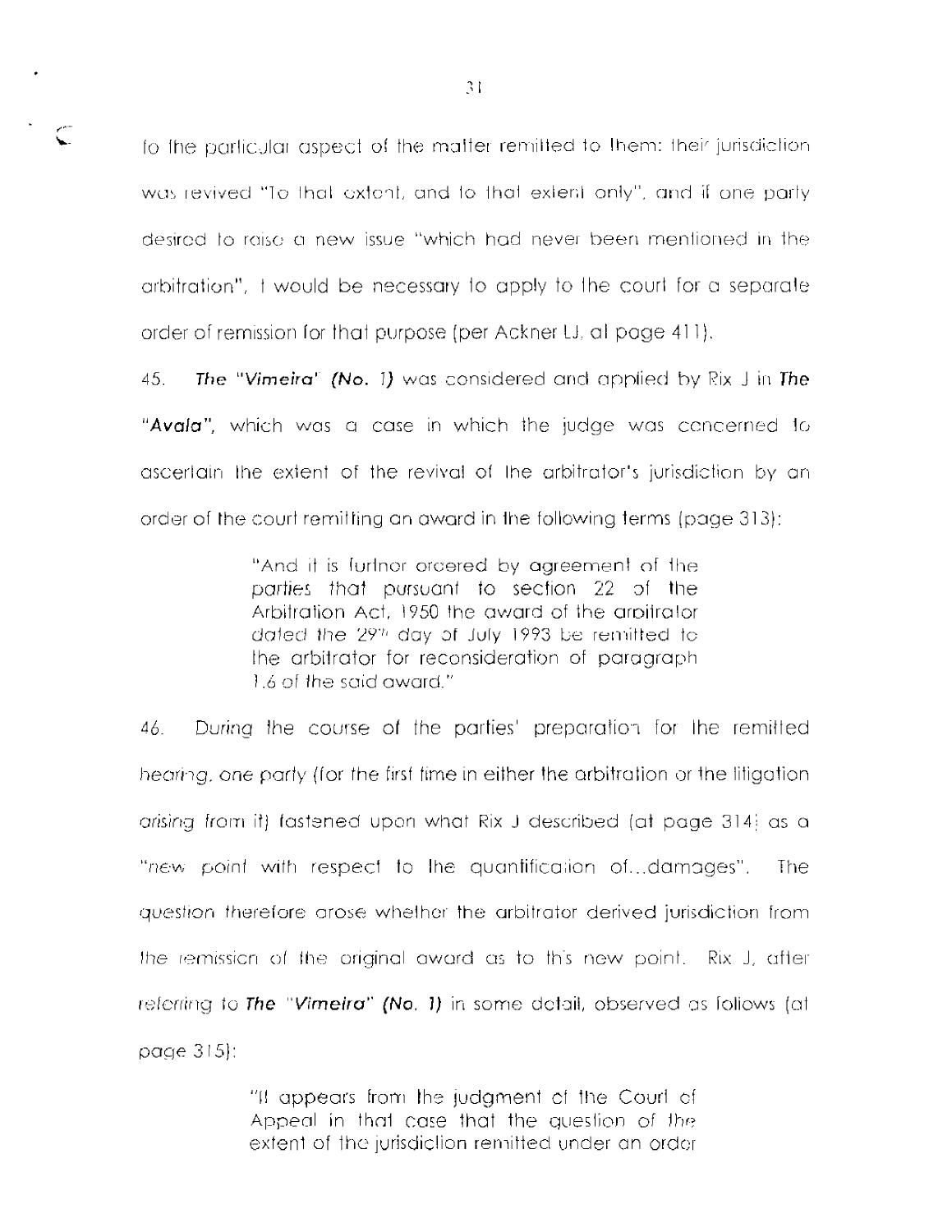is primarily a question of the construction of the order, but that, as happened in that case, and as may well happen in many, if not most, similar cases, the width of the order has to be construed in the light of the judgment and any discussion before the Court which makes the order

In the present case, the order of Mr. Justice Tuckey itself is quite bland so far as any definition of the extent of the remission is concerned. It remits par. 1.6 of the award for re-consideration. Nevertheless, as I have already mentioned, Mr. Hancock relies upon the reference in the course of his judgment by Mr. Justice Tuckey to the whole question of the owners' loss being considered upon remission.

In my judament the extent of the remission in this case has to be interpreted by reference to the order in the light of the background to that order. That background includes not only the judament of Mr. Justice Tuckey but also of course the circumstances in which the order came to be made, as I have mentioned by agreement and without argument, and also in the light of the issues upon quantum which were raised before Mr. Justice Tuckey by the charterers' notice of originating mation. It is clear and it has been frankly accepted before me, that the issue now in question, that concerning the bringing into credit of the expenses which would have been incurred by the owners if the voyage to Turkey had been performed, had not been before the arbitrator at the time of his first award, was not raised in the notice of originating motion, had not been before Mr Justice Gatebouse at the time that he gave leave to appeal, and had not been raised or mentioned before Mr. Justice Tuckey upon the hearing of that appeal...

When, however, a Court remits an award to an arbitrator. it is not remitting a whole dispute. unless upon the terms of the order if expressly does so. It generally remits something narrower,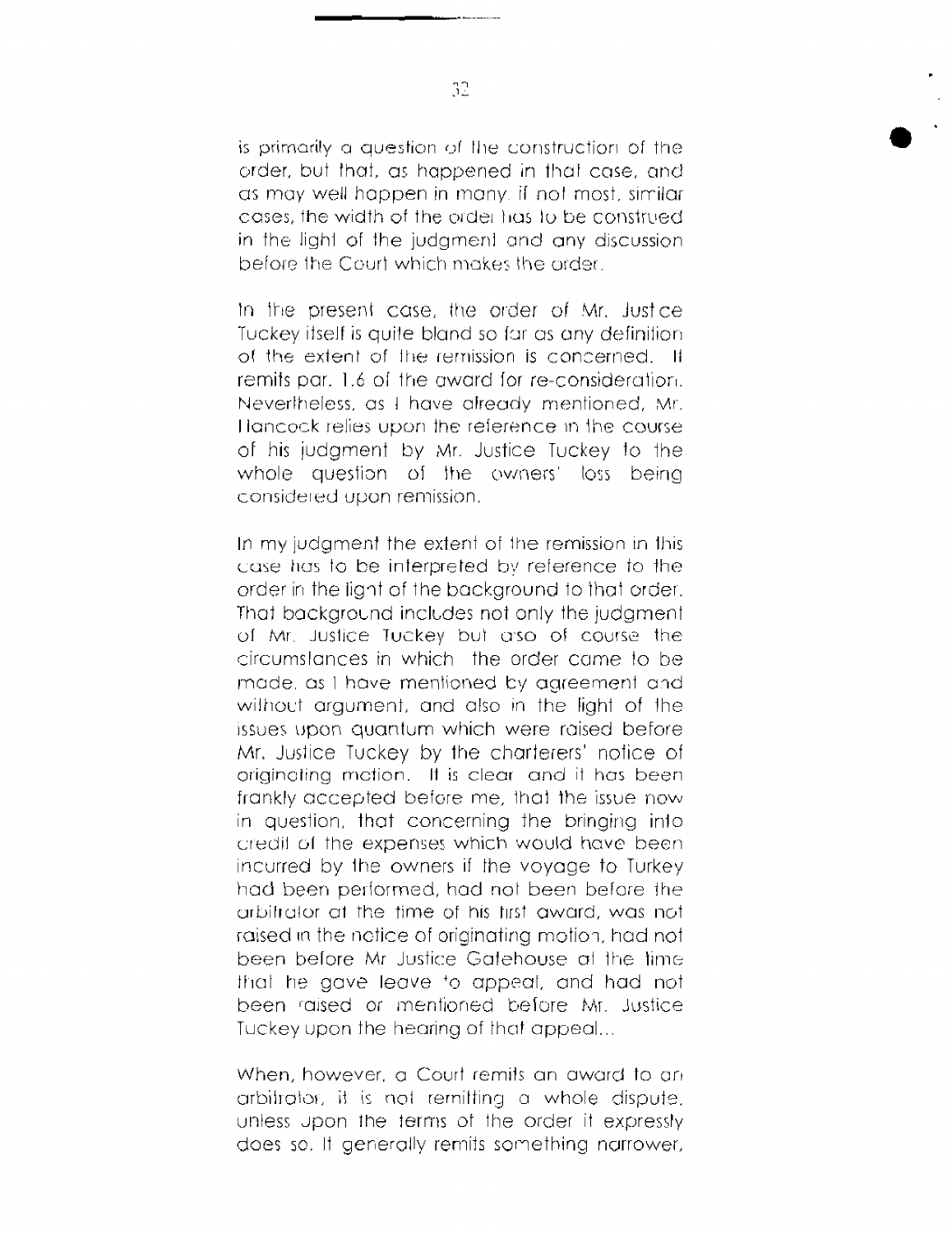and when it does so against the background of an arbitration which has already been defined by pleading and graument before an arbitration. it is some one or mare of the issues as so defined within the scope of the reference that in general mus' be considered to be the subject matter of the remission."

 $47<sub>1</sub>$ While it is correct that, as Mr Nelson was at pains to emphasise, both The "Vimeira"(No. 1) and The "Avala" had to do in point of fact with attempts to introduce "new points" at the remitted hearings, both cases seem to me to turn on the wider proposition that the question of the extent of the arbitrator's jurisdiction as remitted is primarily a question of construction of the order, with regard to which "the width of the order has to be construed in the light of the judgment and any discussion before the Court which makes the order " (per Rix J, at page 315).

48. Both The "Vimeira"(No. 1) and The "Avala" are modern arbitration cases, dealing with the very point that is at issue in the instant appeal, that is, the extent to which an arbitrator's jurisdiction can be taken to have been revived by an order of the court remitting an award. I am therefore naturally inclined to accord them highly persuasive value. In the instant case, just as in The "Avala" (where the award was remitted to the arbitrator "for reconsideration of paragraph 1.6 of the said award"), it seems to me that the order of this court remitting the award ("the matter is remitted to the Arbitrators to determine the issue of damages only") is "quite bland so far as any definition of the extent of the remission is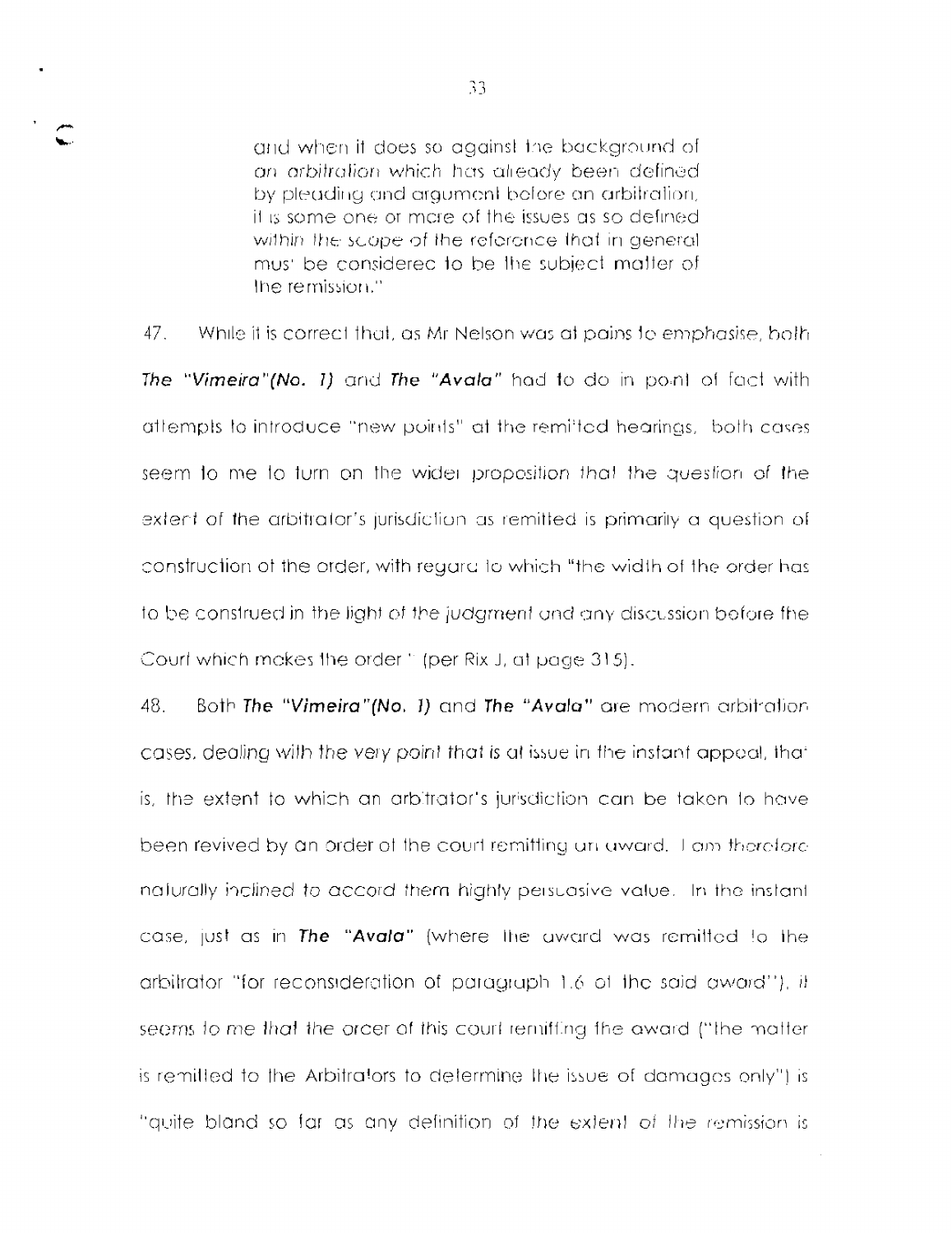concerned", as R.x J thought in that case, Inereby necessitating, in my view, resort to the background to the order, including the judgment of Harrison P, to determine the extent of the remission. In Gordon v Gonda (supra), the order of the court, though unusual in form, was not only quite specific, but also reflected what the Court of Appeal oby ously thought to be the just arid inevitable conclusion in the circumstances.

49. I would in any event, if I were at liberty to choose, prefer the second line of Australian authority identified by Mr Tarrant, to the effect that context and background are always essential tools to the construction of court orders, as indeed they undoubtedly are to the interpretation of documents generally (as Gloria Smith J held, applying Attorney General v Prince Ernest Augustus of Hanover [1957] AC 436; and see now Reardon Smith Line Ltd v Hansen-Tangen, Hansen-Tangen v Sanko Steamship Co [1976] 3 All ER 570, esp. per Lord Wilberforce at 574 and Investors Compensation Scheme Ltd v West Bromwich Building Society [1998] 1 All ER 98, esp. per Lord Hoffman at pages 114-115) This must, it seems to me, be even more so in this case, where the arbitrators were being asked to re-open in its entirety an issue to which they had previously devoted more than a third of their written reasons. It being common ground that, as Lord Hoftman remarked in Michael Carter v Harold Simpson (supra, para. [19]), "the powers and duties of the arbitrator cannot exceed what is necessary to give effect to the order for remittal", I would have thought that they

 $\hat{ }$  14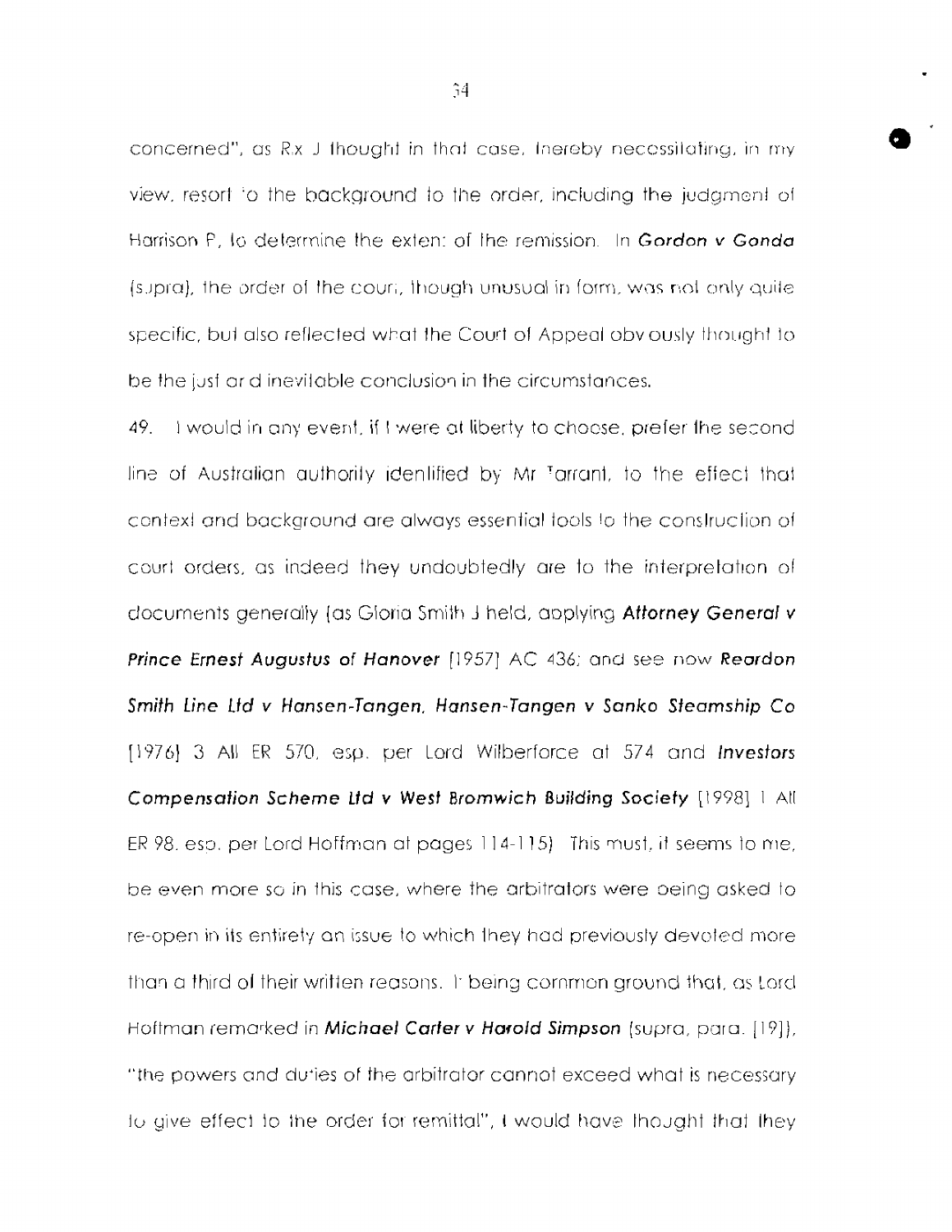were fully entitled in those circumstances to have regard to the judgment of the court, as they did, to identify the limits, if any, of the revival of their jurisdiction by the order of the court.

50. Looked at in this way, I enteriain no doubt whatsoever, upon a reading of Harrison P's judgment as a whole, that on its proper construction the order of this court was intended to direct the arbitrators to a reconsideration of the issue of damages as regards the freatment of the unrecoverable expenses only. On this point I find myself in full agreement with the arbitrators and Gloria Smith J.

 $51.$ But even if this courl were obliged to adhere strictly to the traditional approach, that is, in the absence of any ambiguity, to look no further than the four corners of the order itself, there is, in my view, an obvious ambiquity in the order itself. As was pointed out in Repatriation Commission v Lionel Nation (supra), and as Mr Mahfood submitted, the word "matter" as used in sub-paragraph (2) of the order is capable of bearing both the wider meaning attributed to it by the appellant and the narrow meaning for which the respondent contends. If that is so, and in my view it plainly is, then Gordon v Gonda (supra) is itself authority for saying that resort may therefore be nad to the surrounding circumstances, including the reasons for judgment, which make it perfectly clear that the order for remission by this court was for the purpose of a reconsideration. by the arbitrators of their treatment of the unrecoverable expenses only.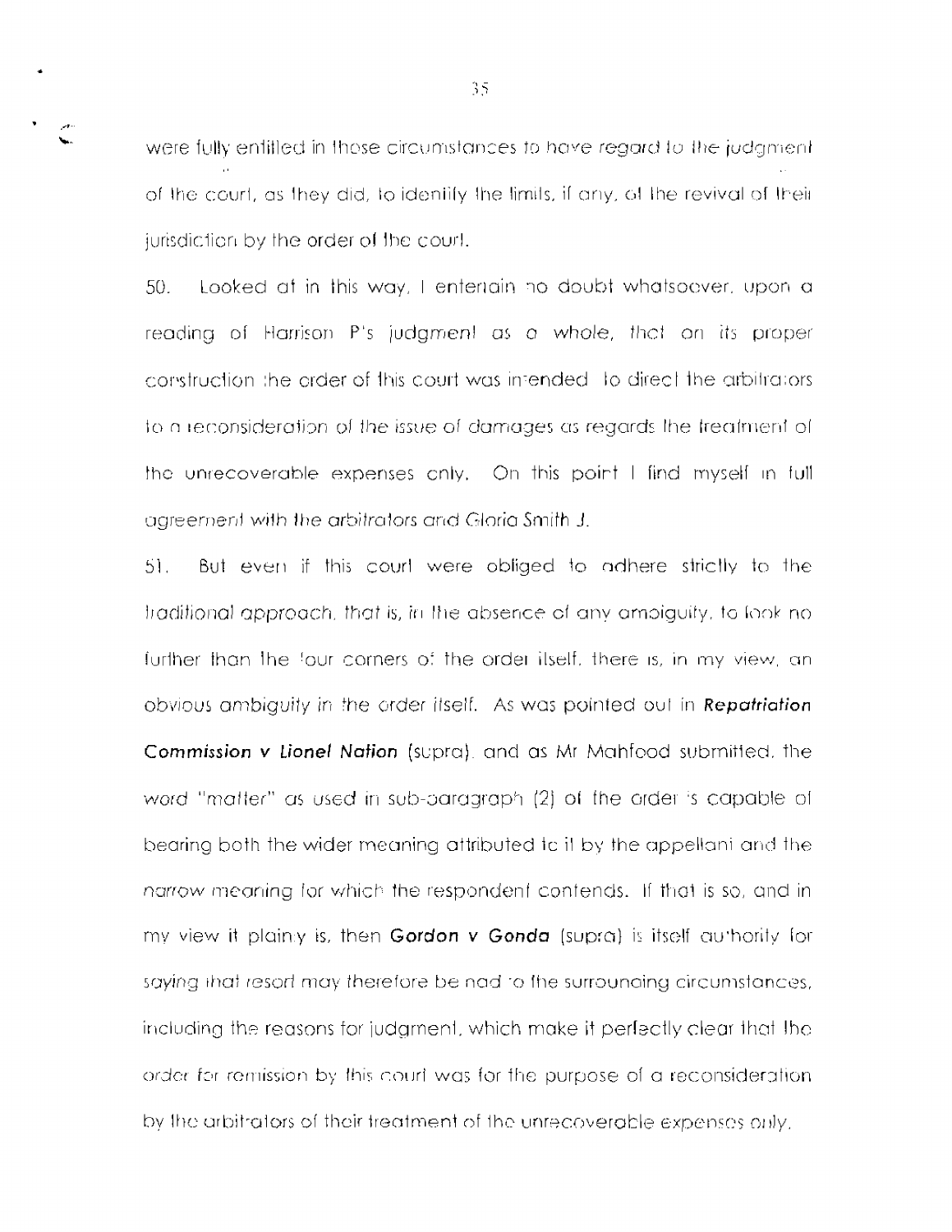#### The second issue - fresh evidence

52. \$\$L maintains that the possibility of the sale of the hotel, as well as the market conditions in the tourism industry, were both issues in the original arbitration, with the effect that, the award having been remitted. on the question of damages generally, it has a right to adduce, and the arbitrators have a duty to hear, fresh evidence having an impact on these issues.

53. On the question of what evidence may be called on a remitted hearing. **Halsbury's** states the following (op. cit., loc. cit., at para. 697):

> "Where remitted  $an$ award ήę.  $10<sub>1</sub>$ the reconsideration of the arbitrator or umpire, his priginal powers are thereby revived in relation to the matters remitted. It is his duty to hear such further evidence as the parties may wish to present, unless the remission is merely for the purpose of correcting some formal defect or making some alteration in the award which would not involve the hearing of further evidence."

54. SSL submitted that, given the known facts of the sale of the hotel and the tourism industry now being "in the doldrums". VRL's position with regard to evidence of this being placed before and considered by the arbitrators pursuant to the order remitting the award amounts in effect to an effort to hold on to "their windfall damages". Those damages were awarded by the arbitrators on a tooting that is now demonstrably unsound and the subsequent events (which are "accomplished facts").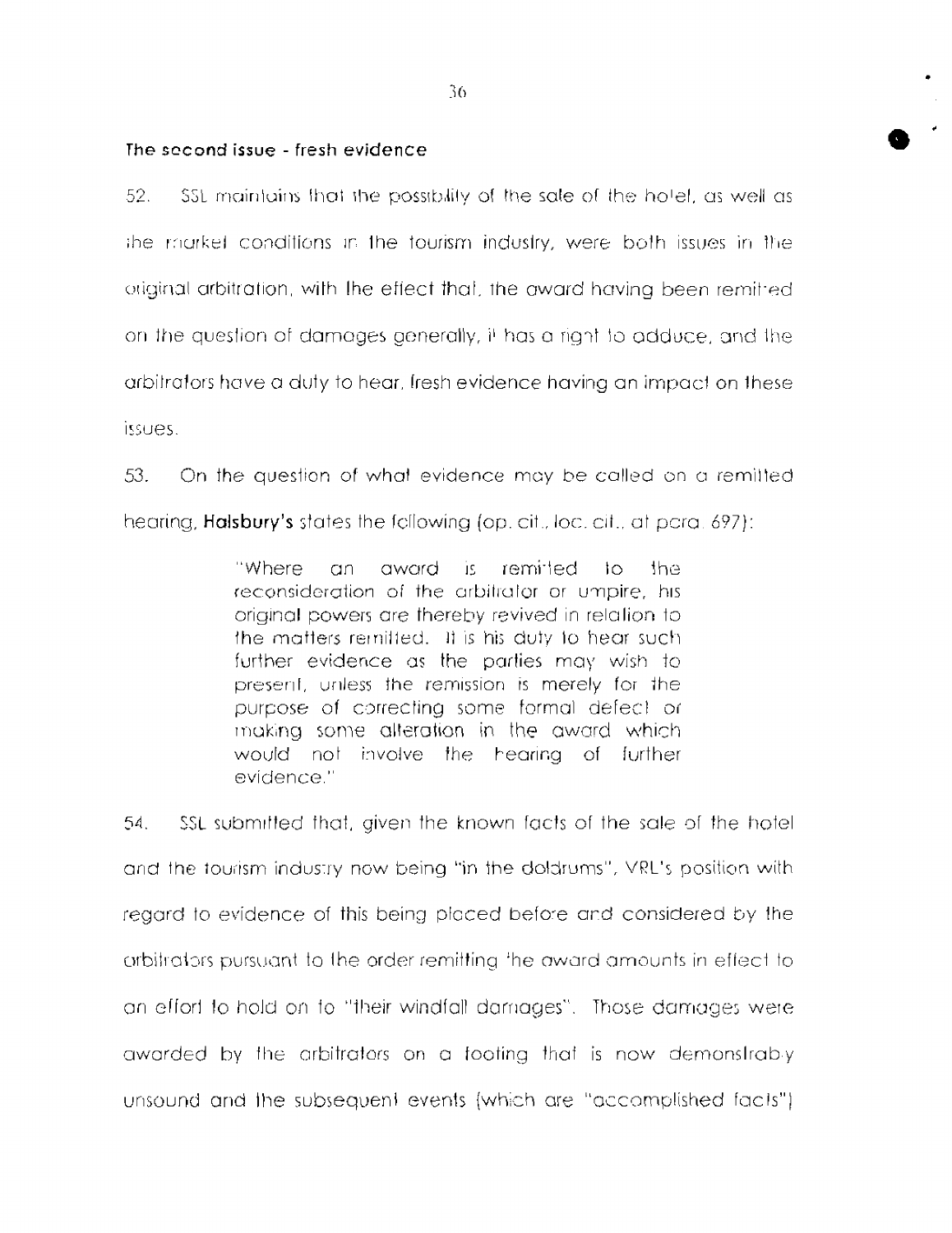must be taken into account by the arbitrators in order to compensate VRL for its true losses.

55. SSL relied for this submission on the recent decision of the House of Lords in The Golden Victory (supra). That case areas out of a charlerparty in respect of a vessel, the Golden Victory. The facts of the case, as Lord Brown observed (at para. [69]), "could hardly be simpler" and the following summary of the relevant facts is taken from the judgment of Lord Scott (para, [27]):

> "[27] The charterparty of 10 July 1998 whereby the oppellants (the owners) and the respondents (the charterers) agreed on a charter of the vessel, Golden Victory, for a period ending on 6 December 2005 contained a provision (cl 33) enabling either party to cancel the charter if war or hostilities should break out between any two or thore of a number of named countries. The named countries included the United States of America, the United Kingdom and Iraq. The charterers in breach of contract repudiated the charter on 14 December 2001 when the charter had nearly four years still to rur. (but subject, of course, to the cl 33 possibilities of concellation). The owners accepted the repudiation on 17 December 2001 and claimed damages for the charterers' breach of contract. The owners' claim went to arbitration and, after various issues had been determined by the arbitrator, all in the owners' favour, but before the arbitrator had assessed the quantum of the damages payable by the charterers, the outbreak, in March 2003, efthe second Gulf war occurred. The charterers said that if the charterparty had still been on foot. when the second Gulf war began they would have exercised their cl 33 right to bring the charter to an end. They submitted, therefore,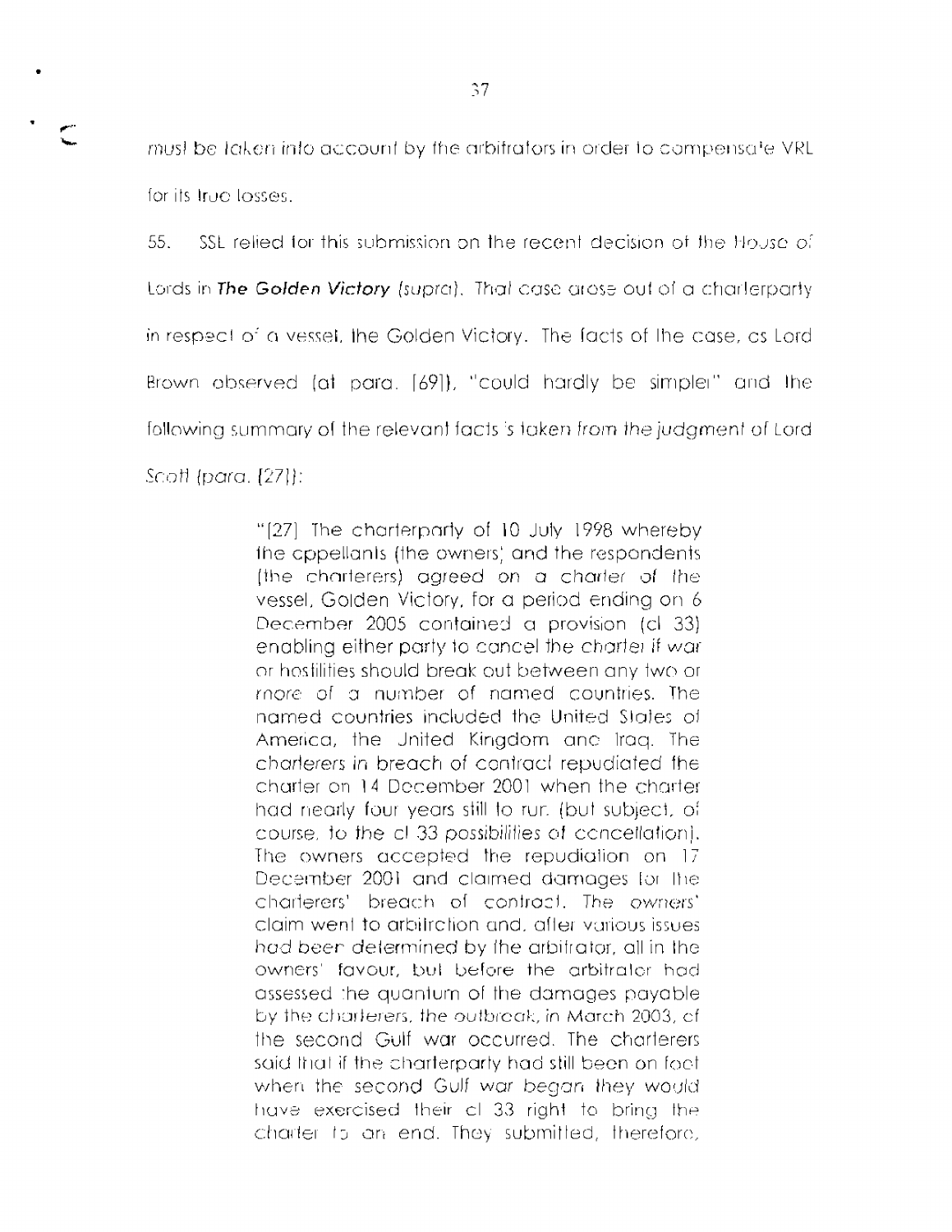that the owners' damages for their (the charterers') breach of contract should be assessed by reference to the period from 17 December 2001, when the contract came to an end on the owners' acceptance of their repudiation, to March 2003, when the contract would have come to an end if it had still been on The owners disagreed. They said the foot damages should be assessed by reference to the value of their rights under the charterparty as at 17 December 2001. That assessment could properly take account of the chance, assessed as all 17 December 2001, that a cl 33 event enabling one or other party to terminate the contract might occur, but should not take account of the actual occurrence of any event subsequent to 17 December 2001."

56. In a mejority decision, the House of Lords decided (in agreement with the arbitrator and the courts below) in favour of the charterers, holding that the well established rule reculring damages for breach of contract to be assessed as at the date of the breach did not require subsequent events occurring before the actual assessment to be ignored. What Lord Scott (who was joined by Lords Carswell and Brown in the majority) described (at para. [29]) as the "fundamental principle governing the guantum of camages for breach of contract", is that the victim of the breach should be placed in the same situation, as far as money can do it, that he would have been in had the contract been performed (para, [32]). While the assessment at the breach date rule can usually achieve that result, this will not always be so and in the instant case, the terminating event (the outpreak of war) having in fact occurred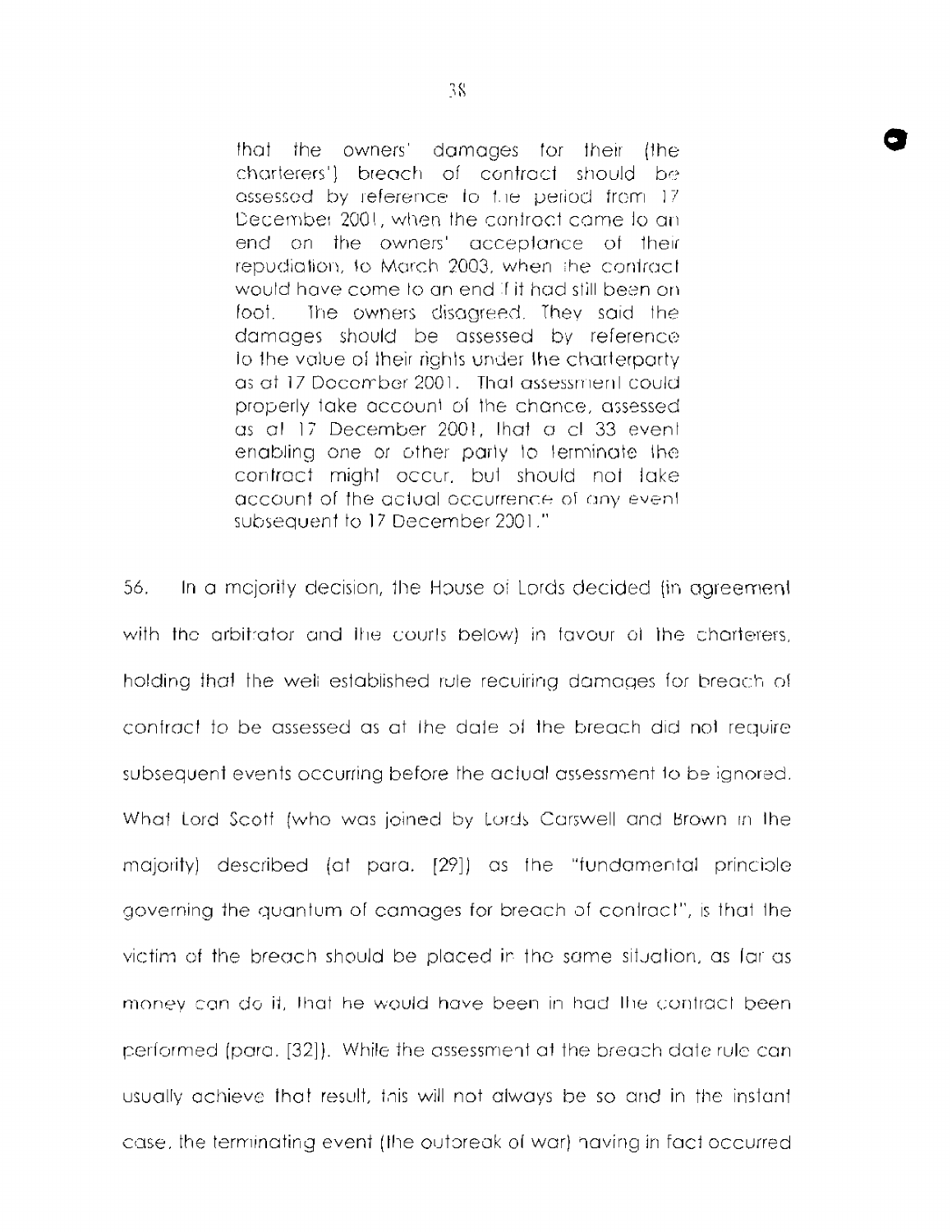before the damages came to be assessed by the arbitrator, it was no tonger necessary for him to estimate the likelihood of it occurring, the actual facts now being known. The arguments of the shipowners to the contrary on these facts offended "the compensatory principle" of damages for breach of contract (per Lord Scott, at para. [38]). Lord Bingham, with whom Lord Walker agreed, dissented strongly, emphasising the virtues of certainty, finality, ease of settlement, consistency and coherence, all important considerations in commercial transactions, served by adherence to the general rule if paras. [22] and [23]).

57. This is obviously a decision of some importance in relation to the principles of compensation for breach of contract, despite one leading textbook on the law of contract having already expressed a preference for the minority view, on the basis that "the approach of the majority introduces unwelcome uncertainly" (Treitel, The Law of Contract, 12th edn, para. 20-071). It is hardly surprising that Mr Nelson should have urged it strongly upon us. However, I consider that there is a critical distinction to be made between that case and the instant case, which is that in The Golden Victory (supra) the arbitrator had not yet embarked upon the assessment of damages. In the instant case, the arbitrators have already assessed the damages to which VRL is entitled and, save to the extent that their jurisdiction has been revived by the order of this court remitting.

39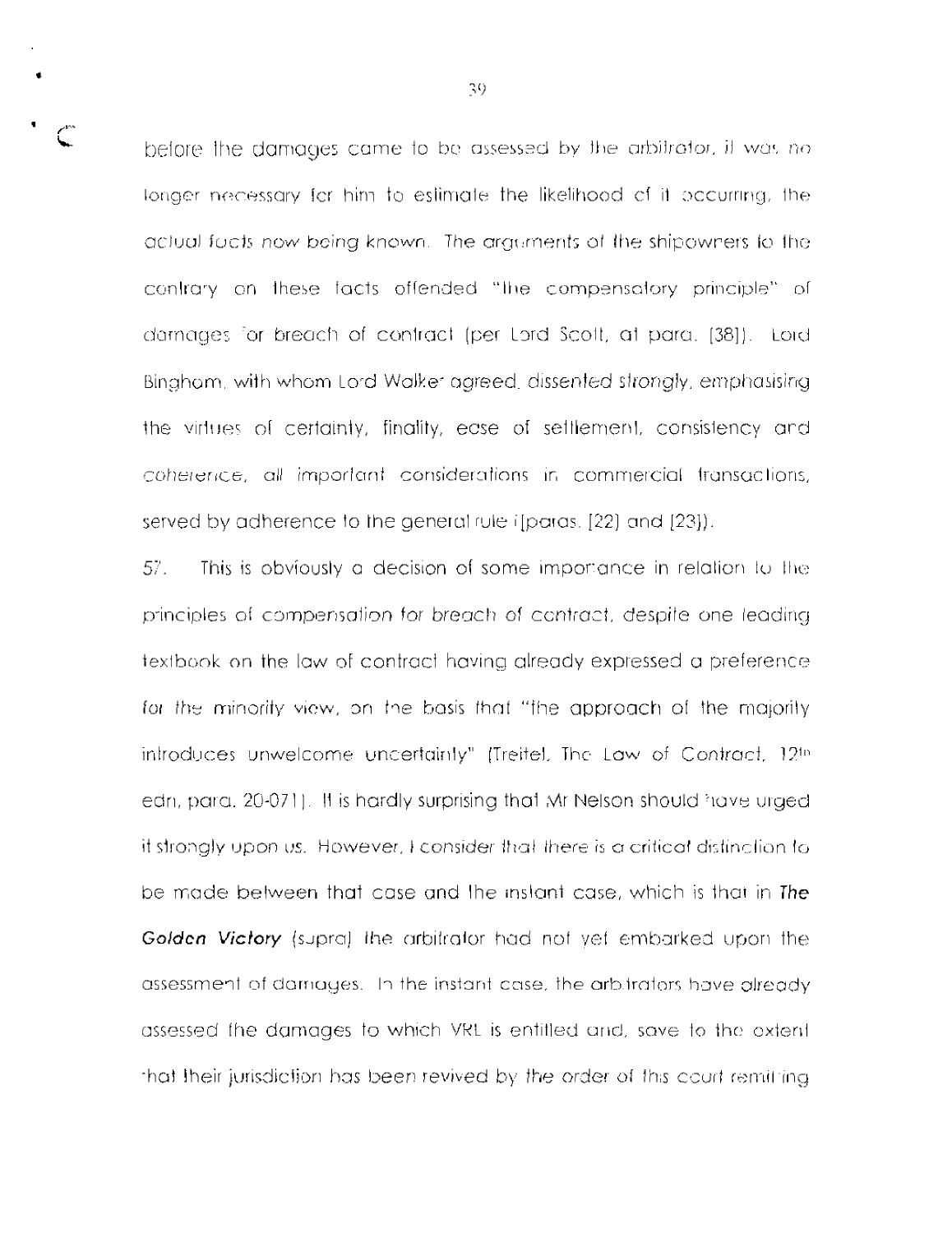the award to them for consideration of the impact of the unrecoverable expenses, they are accordingly functus officio.

58. While it is a fact that the issue of the possible sale of the hotel was among the issues which were originally before the arbitrators, it is also the case that their award was in the end arrived at on the footing that there was no sale of the hotel in prospect in the foreseeable future. This was also the position when the matter came before Harris J and the Court of Appeal (see para. 14 above). In the light of my conclusion that the remission of the award in this case was for the limited purpose of allowing the arbitrators to revisit the issue of the unrecoverable expenses, I do not think that it is open to SSL to re-open the maiter to adduce fresh evidence. on the fact of the sale and conditions in the tourism industry generally.

59. I therefore agree with Gloria Smith J's conclusion on this point that if SSL wished for the arbitrators to re-open the matter of damages generally. it would have required a separate order of remission for this purpose. While I accept, as SSL contands, that Ackner LJ's comment on the point in **The "Vimeira" (No. 1)** had to do with an issue that had not been originally part of the arbitration proceedings, I do not think that this makes a difference in principle to the conclusion that the arbitrator's jurisdiction will only be revived by remission in the ordinary way to the extent required for the purposes of the romission, and no further.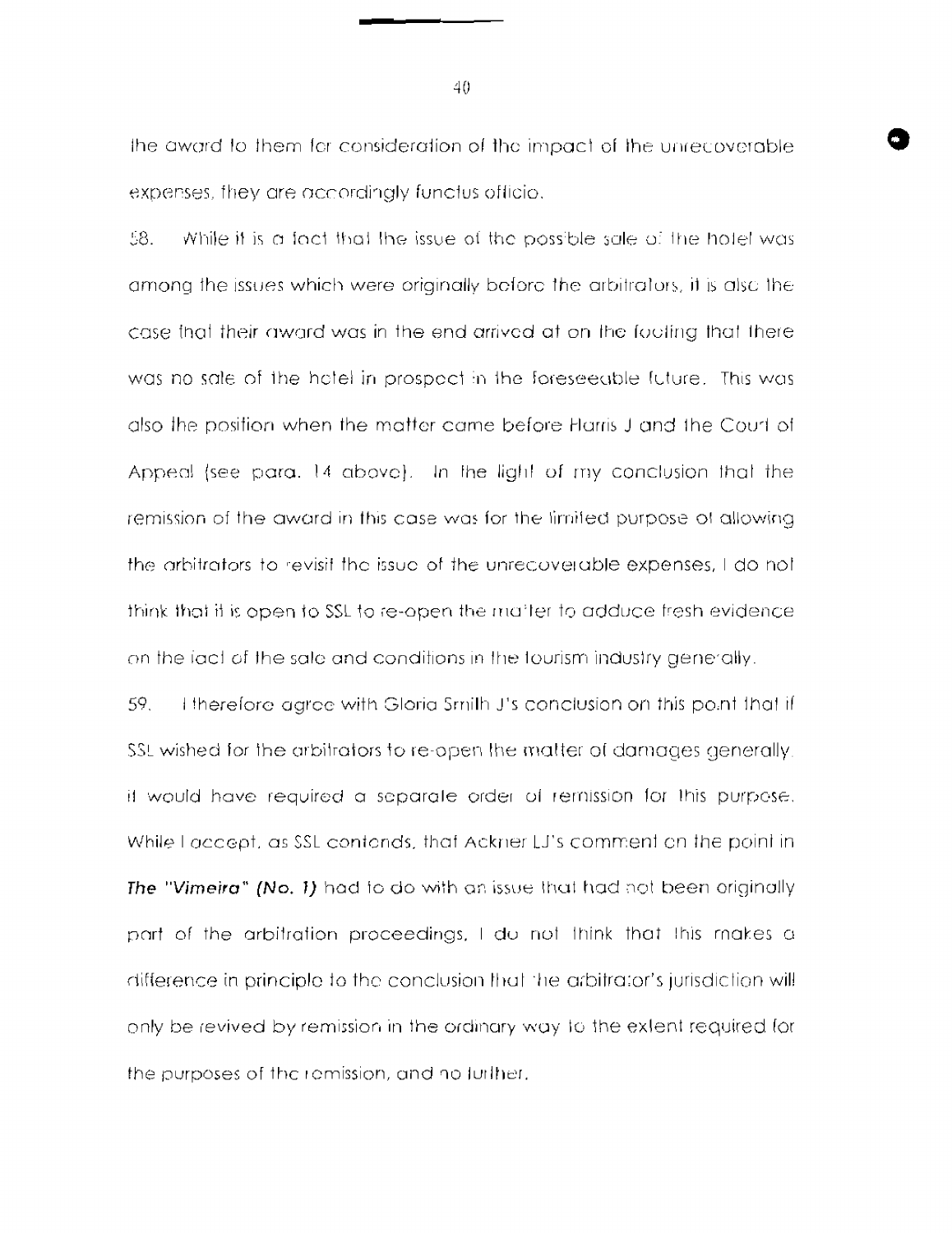## Conclusion

60. These are my reasons for concurring with the decision of the courtto dismiss this appeal, with costs to the respondent to be taxed, if not sconer agreed. In the light of the conclusions to which I have come on the main issues in the appeal, I have not found it necessary to express a view on the issues of res judicata and issue estoppet also canvassed before us by the respondent in the counter-notice of appeal.

## DUKHARAN, J.A.

I too agree.

## $PANION P<sub>L</sub>$

#### ORDER

Appeal dismissed, with costs to the respondent to be agreed or taxed.